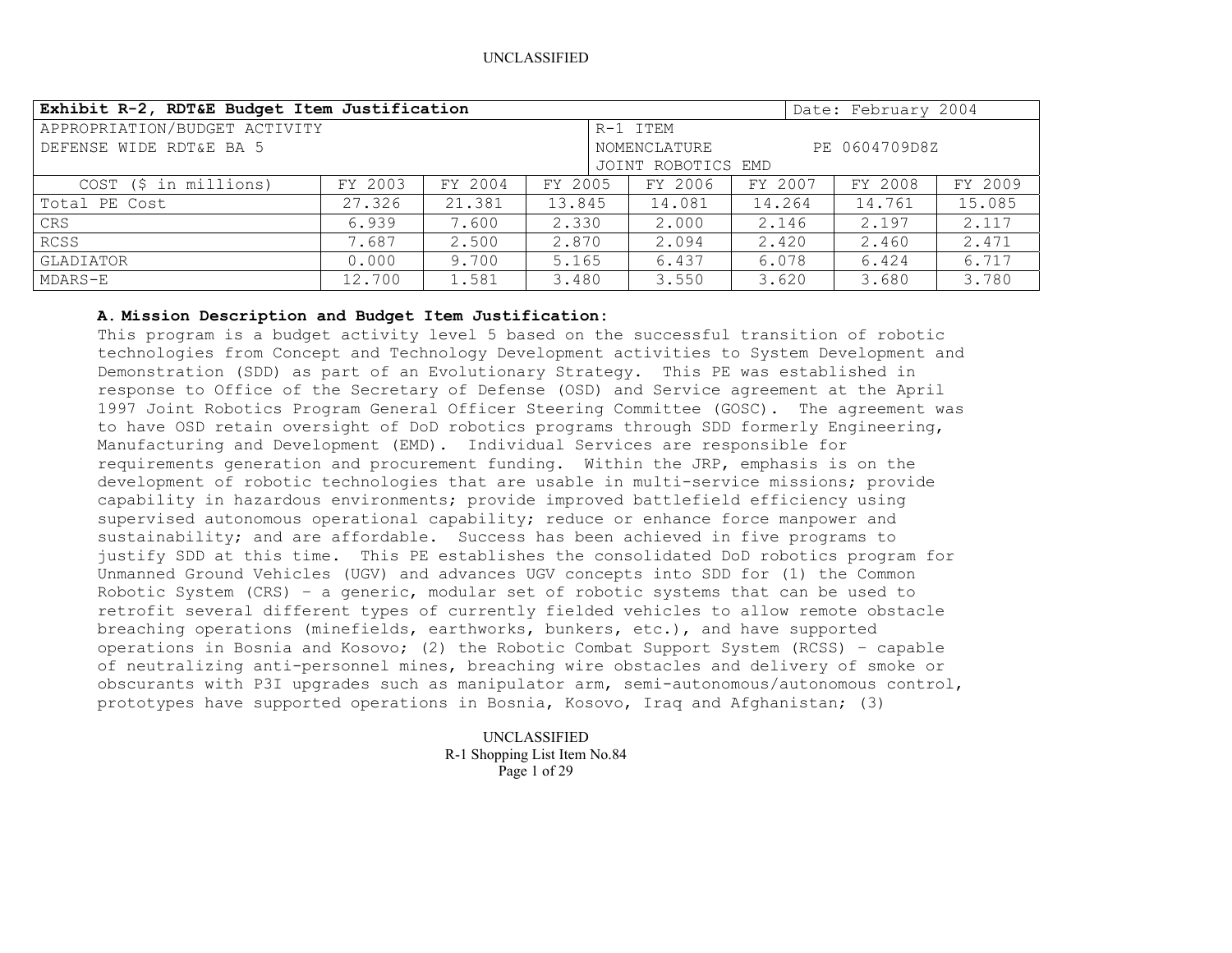GLADIATOR—in response to a Marine Corps requirement, GLADIATOR will provide units of the Marine Air Ground Task Force (MAGTF) with multi-mission (RSTA, obstacles, direct fire, chem./bio detect) capability.

**B. Program Change Summary:** The Program was transferred by direction of Congress from the Department of the Air Force to the Department of Defense for FY 2004 execution.

|          | FY 2005 |
|----------|---------|
| 13.597   | 13.861  |
| 21.381   | 13.845  |
| $+7.784$ | $-.016$ |
|          |         |
|          | $-.016$ |
| $+7.784$ |         |
|          |         |
|          |         |
|          | FY 2004 |

**C. Other Program Funding Summary:**

Not Applicable

# **D. Acquisition Strategy:**

Not Applicable

UNCLASSIFIED R-1 Shopping List Item No.84 Page 2 of 29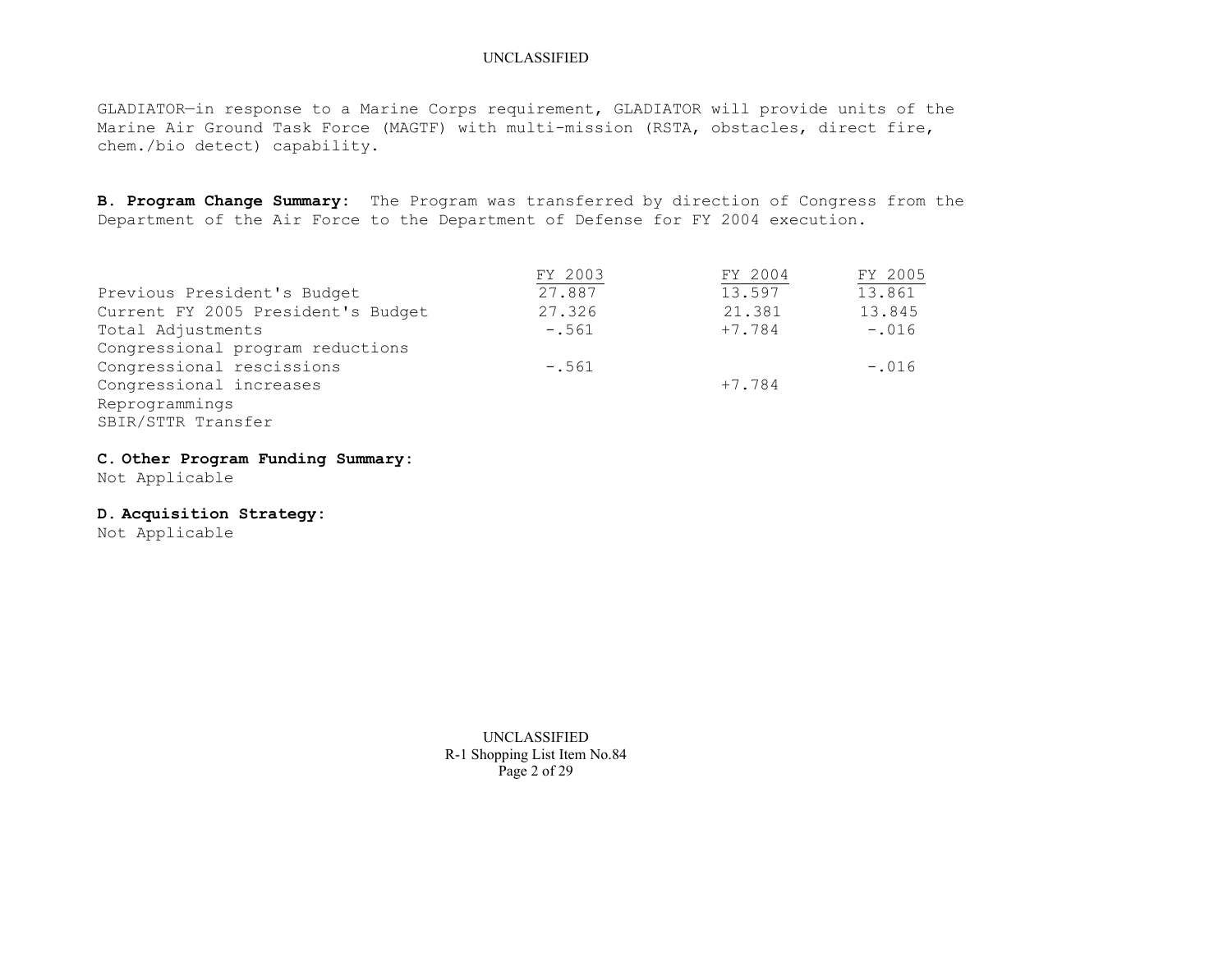| Date: February 2004<br><b>Exhibit R-2a, RDT&amp;E Budget Item Justification</b> |         |         |         |                        |         |                |         |  |  |  |
|---------------------------------------------------------------------------------|---------|---------|---------|------------------------|---------|----------------|---------|--|--|--|
| APPROPRIATION/BUDGET ACTIVITY                                                   |         |         |         | R-1 ITEM NOMENCLATURE  |         |                |         |  |  |  |
| DEFENSE WIDE RDT&E BA 5                                                         |         |         |         | JOINT ROBOTICS PROGRAM |         | PE 0604709D8Z  |         |  |  |  |
| COST(S in millions)                                                             | FY 2003 | FY 2004 | FY 2005 | FY 2006                | FY 2007 | <b>FY 2008</b> | FY 2009 |  |  |  |
| CRS                                                                             | 5.939   | 7.600   | 2.330   | 2.000                  | 2.146   | 2.197          | 2.117   |  |  |  |

#### **A. Mission Description and Budget Item Justification:**

The Common Robotic System (CRS) program is a generic and modular robotic system that can be retrofitted to many different military applications and vehicles. The U.S. Army approved the Operational Requirements Document (ORD) in September 1997. Currently, the SRS system is being built for the DEUCE engineer dozer for the BCT; the GSTAMIDS Block 0 countermine system; the Unmanned Ground Vehicle Robotic Obscuration Platform (UGV ROP) for the M56 Coyote Smoke Obscuration System; and USMC Assault Breacher Vehicle (ABV) to allow remote obstacle breeching operations (minefields, earthworks, bunkers and obstacles such as clearing of rubble in a MOUT environment or a man-made obstacle covered by enemy fire). The Joint Project Office continues to support six M1A1 Panther systems for contingency support Bosnia and Kosovo that have cleared over 500 mines and submunitions. Panther is a tank chassis with SRS system and mine rollers used to proof roads or fields for mines.

#### **B. Accomplishments/Planned Program**

|                                              | FY 2003 | FY 2004 | FY 2005 |
|----------------------------------------------|---------|---------|---------|
| Accomplishment/Effort/Subtotal<br>Cost       | 6.939   | 0.000   | 0.000   |
| RDT&E Articles Quantity * (as<br>applicable) |         |         |         |

• Continued engineering and program management support for CRS system development.

• Continued SDD acquisition activity for the design, manufacture, and deliver of engineering prototypes for CRS.

- Conducted CRS IPR.
- Initiated CRS competitive Source Selection.
- Tested CRS contingency kits for GSTAMIDS Block 0.
- Delivered kits for the Assault Breacher and UGV ROP testing.

UNCLASSIFIED R-1 Shopping List Item No.84 Page 3 of 29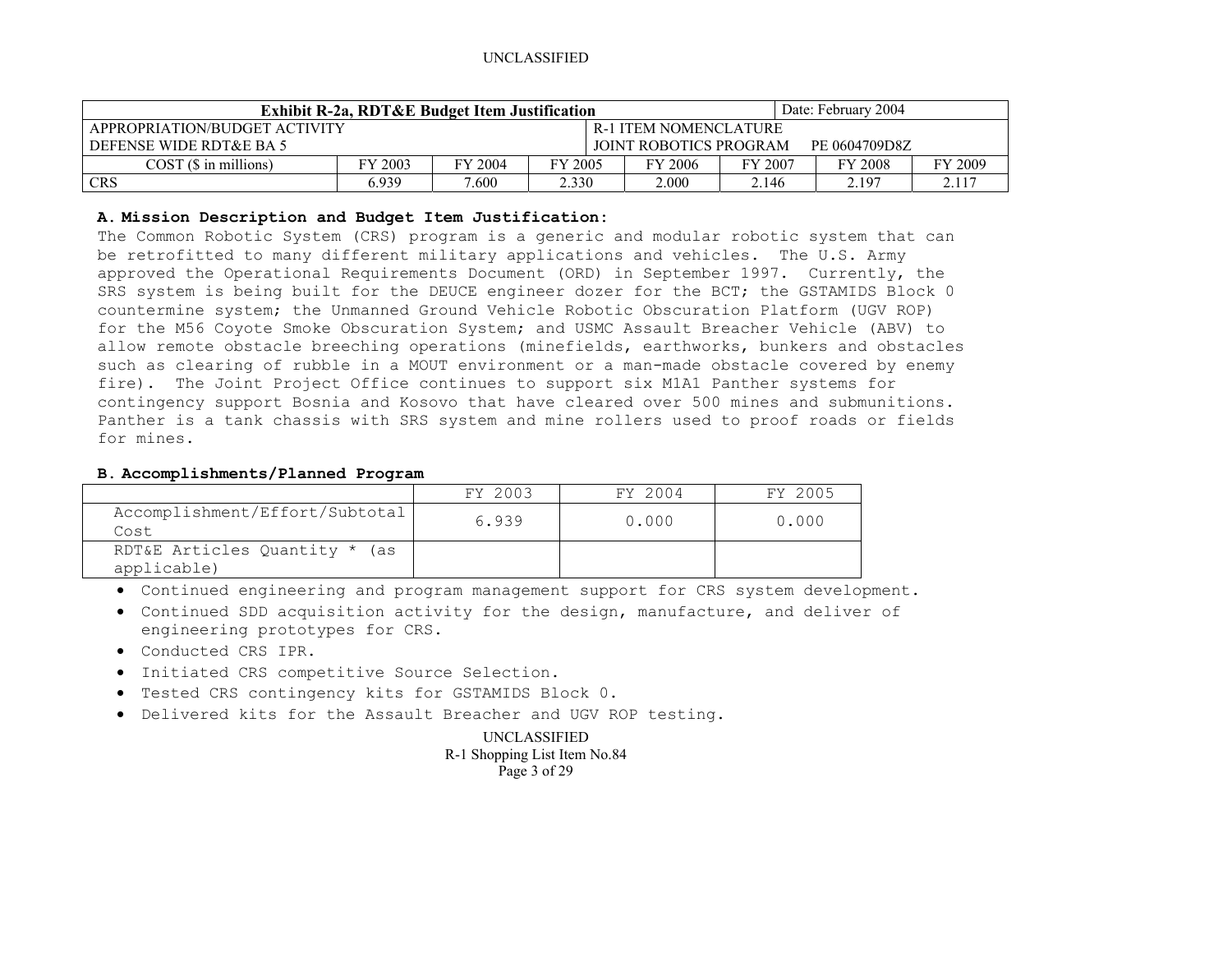|                                              | FY 2003 | FY 2004 | FY 2005 |
|----------------------------------------------|---------|---------|---------|
| Accomplishment/Effort/Subtotal<br>Cost       | 0.000   | 7.600   | 0.000   |
| RDT&E Articles Quantity * (as<br>applicable) |         |         |         |

• Award CRS SDD contract.

• Begin DT for UGV ROP.

• Begin GSTAMIDS Block 0 production of 10 units.

|                                              | FY 2003 | FY 2004 | FY 2005 |
|----------------------------------------------|---------|---------|---------|
| Accomplishment/Effort/Subtotal<br>Cost       | 0.000   | 0.000   | 2.330   |
| RDT&E Articles Quantity * (as<br>applicable) |         |         |         |

• Complete SDD for UGV ROP.

• Obtain MS C for UGV ROP.

• Begin Full Rate Production of UGV ROP.

# **C. Other Program Funding Summary:**

Not Applicable

# **D. Acquisition Strategy:**

Not Applicable

# **E. Major Performers:**

Not Applicable

UNCLASSIFIED R-1 Shopping List Item No.84 Page 4 of 29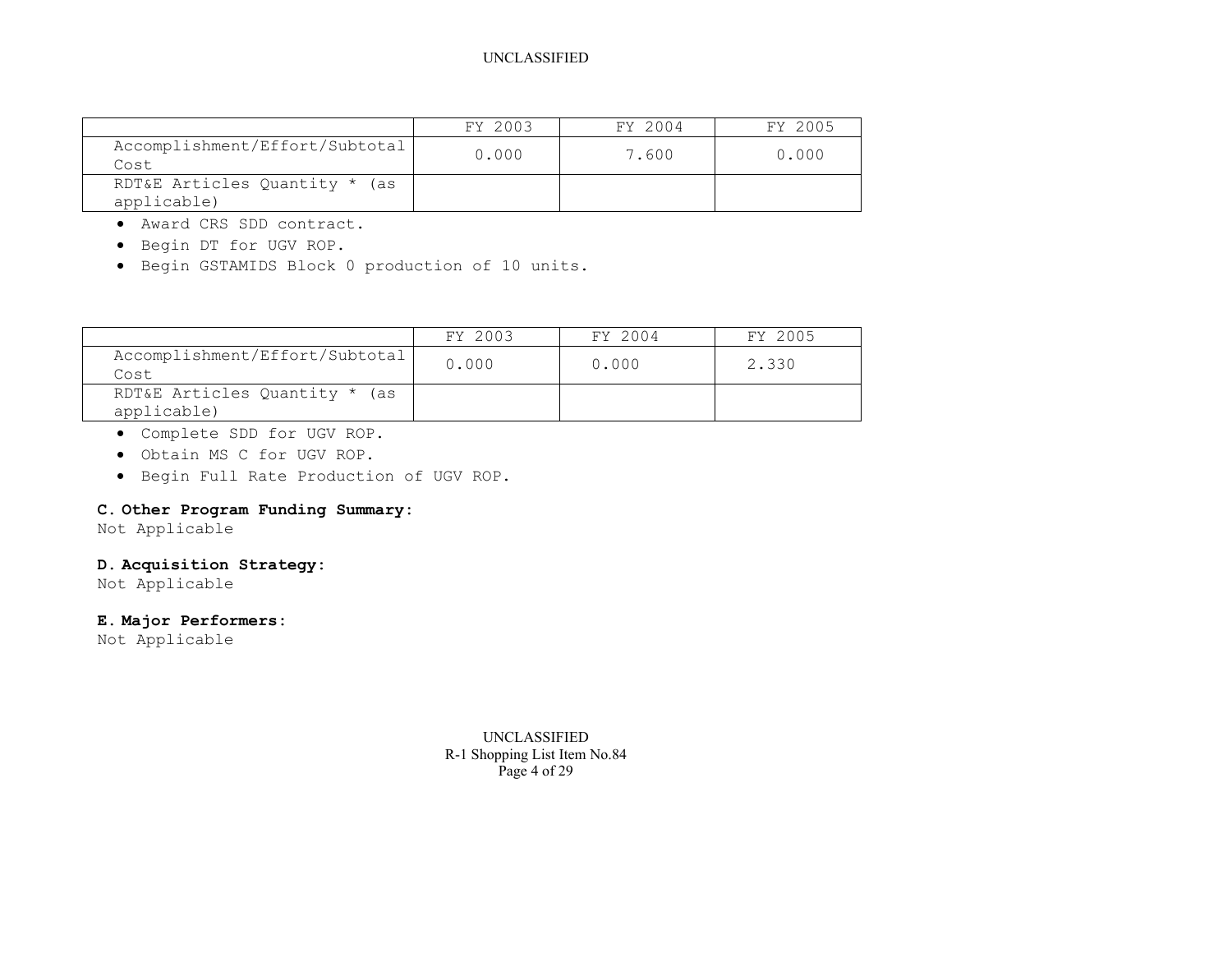| Exhibit R-3 Cost Analysis (page 1)                                        |                              |                                      |                      |                |                       |                | Date:                 | February-2004  |                       |                     |               |                                |
|---------------------------------------------------------------------------|------------------------------|--------------------------------------|----------------------|----------------|-----------------------|----------------|-----------------------|----------------|-----------------------|---------------------|---------------|--------------------------------|
| <b>DEFENSE-WIDE</b>                                                       |                              |                                      | Program Element      |                |                       |                | CRS                   |                |                       |                     |               |                                |
| <b>BUDGET ACTIVITY 5</b>                                                  |                              |                                      |                      | PE 0604709D8Z  |                       |                |                       |                |                       |                     |               |                                |
| <b>Cost Categories</b><br>(Tailor to WBS, or System/Item<br>Requirements) | Contract<br>Method &<br>Type | Performing<br>Activity &<br>Location | Total<br>PYs<br>Cost | 2003<br>Cost   | 2003<br>Award<br>Date | 2004<br>Cost   | 2004<br>Award<br>Date | 2005<br>Cost   | 2005<br>Award<br>Date | Cost To<br>Complete | Total<br>Cost | Target<br>Value of<br>Contract |
| Primary Hardware Development                                              |                              |                                      |                      | 3.141          |                       | 3.702          |                       | 0.746          |                       |                     |               |                                |
| Ancilliary Hardware Development                                           |                              |                                      |                      |                |                       |                |                       |                |                       |                     |               |                                |
| <b>Systems Engineering</b>                                                |                              |                                      |                      | 2.318          |                       | 2.318          |                       | 1.057          |                       |                     |               |                                |
| Licenses                                                                  |                              |                                      |                      |                |                       |                |                       |                |                       |                     |               |                                |
| Tooling                                                                   |                              |                                      |                      |                |                       |                |                       |                |                       |                     |               |                                |
| <b>GFE</b>                                                                |                              |                                      |                      |                |                       |                |                       |                |                       |                     |               |                                |
| <b>Award Fees</b>                                                         |                              |                                      |                      |                |                       |                |                       |                |                       |                     |               |                                |
| <b>Subtotal Product Development</b>                                       |                              |                                      |                      | 5.459          |                       | 6.020          |                       | 1.803          |                       |                     |               |                                |
|                                                                           |                              |                                      |                      |                |                       |                |                       |                |                       |                     |               |                                |
| Development Support                                                       |                              |                                      |                      | 0.240          |                       | 0.240          |                       | 0.145          |                       |                     |               |                                |
| Software Development                                                      |                              |                                      |                      | 0.600          |                       | 0.600          |                       | 0.098          |                       |                     |               |                                |
| <b>Training Development</b><br><b>Integrated Logistics Support</b>        |                              |                                      |                      |                |                       |                |                       |                |                       |                     |               |                                |
| Configuration Management                                                  |                              |                                      |                      | 0.180<br>0.180 |                       | 0.180<br>0.180 |                       | 0.072<br>0.072 |                       |                     |               |                                |
| <b>Technical Data</b>                                                     |                              |                                      |                      |                |                       |                |                       |                |                       |                     |               |                                |
| <b>GFE</b>                                                                |                              |                                      |                      |                |                       |                |                       |                |                       |                     |               |                                |
| Subtotal Support                                                          |                              |                                      |                      | 1,200          |                       | 1.200          |                       | 0.387          |                       |                     |               |                                |
| Remarks:                                                                  |                              |                                      |                      |                |                       |                |                       |                |                       |                     |               |                                |

UNCLASSIFIED R-1 Shopping List Item No.84 Page 5 of 29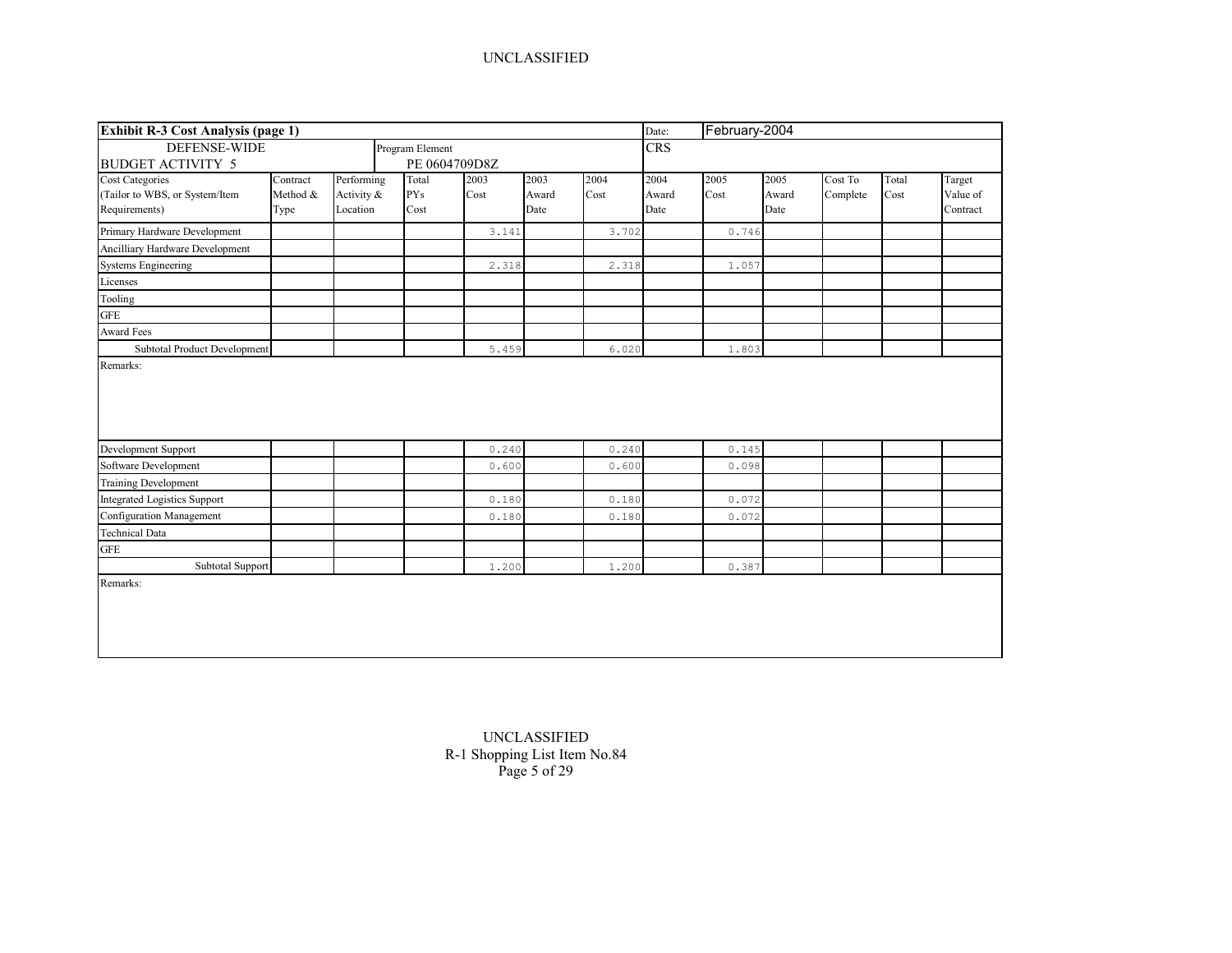| Exhibit R-3 Cost Analysis (page 2) |          |            |                 |       |       |       | Date:      | February-2004 |       |          |       |          |
|------------------------------------|----------|------------|-----------------|-------|-------|-------|------------|---------------|-------|----------|-------|----------|
| <b>DEFENSE-WIDE</b>                |          |            | Program Element |       |       |       | <b>CRS</b> |               |       |          |       |          |
| <b>BUDGET ACTIVITY 5</b>           |          |            | PE 0604709D8Z   |       |       |       |            |               |       |          |       |          |
| <b>Cost Categories</b>             | Contract | Performing | Total           | 2003  | 2003  | 2004  | 2004       | 2005          | 2005  | Cost To  | Total | Target   |
| (Tailor to WBS, or System/Item     | Method & | Activity & | PY <sub>s</sub> | Cost  | Award | Cost  | Award      | Cost          | Award | Complete | Cost  | Value of |
| Requirements)                      | Type     | Location   | Cost            |       | Date  |       | Date       |               | Date  |          |       | Contract |
| DT                                 |          |            |                 |       |       | 0.216 |            |               |       |          |       |          |
| <b>IOT&amp;E</b>                   |          |            |                 |       |       |       |            |               |       |          |       |          |
|                                    |          |            |                 |       |       |       |            |               |       |          |       |          |
|                                    |          |            |                 |       |       |       |            |               |       |          |       |          |
|                                    |          |            |                 |       |       |       |            |               |       |          |       |          |
|                                    |          |            |                 |       |       |       |            |               |       |          |       |          |
|                                    |          |            |                 |       |       |       |            |               |       |          |       |          |
| Subtotal T&E                       |          |            |                 | 0.000 |       | 0.216 |            | 0.000         |       |          |       |          |
|                                    |          |            |                 |       |       |       |            |               |       |          |       |          |
| Contractor Engineering Support     |          |            |                 |       |       |       |            |               |       |          |       |          |
| Government Engineering Support     |          |            |                 | 0.160 |       | 0.080 |            | 0.080         |       |          |       |          |
| Program Management Support         |          |            |                 | 0.120 |       | 0.084 |            | 0.060         |       |          |       |          |
| Program Management Personnel       |          |            |                 |       |       |       |            |               |       |          |       |          |
| Travel                             |          |            |                 |       |       |       |            |               |       |          |       |          |
| Labor (Research Personnel)         |          |            |                 |       |       |       |            |               |       |          |       |          |
| Miscellaneous                      |          |            |                 |       |       |       |            |               |       |          |       |          |
| Subtotal Management                |          |            |                 | 0.280 |       | 0.164 |            | 0.140         |       |          |       |          |
| Remarks:                           |          |            |                 |       |       |       |            |               |       |          |       |          |
| <b>Total Cost</b>                  |          |            |                 | 6.939 |       | 7.600 |            | 2.330         |       |          |       |          |
| Remarks:                           |          |            |                 |       |       |       |            |               |       |          |       |          |

UNCLASSIFIED R-1 Shopping List Item No.84 Page 6 of 29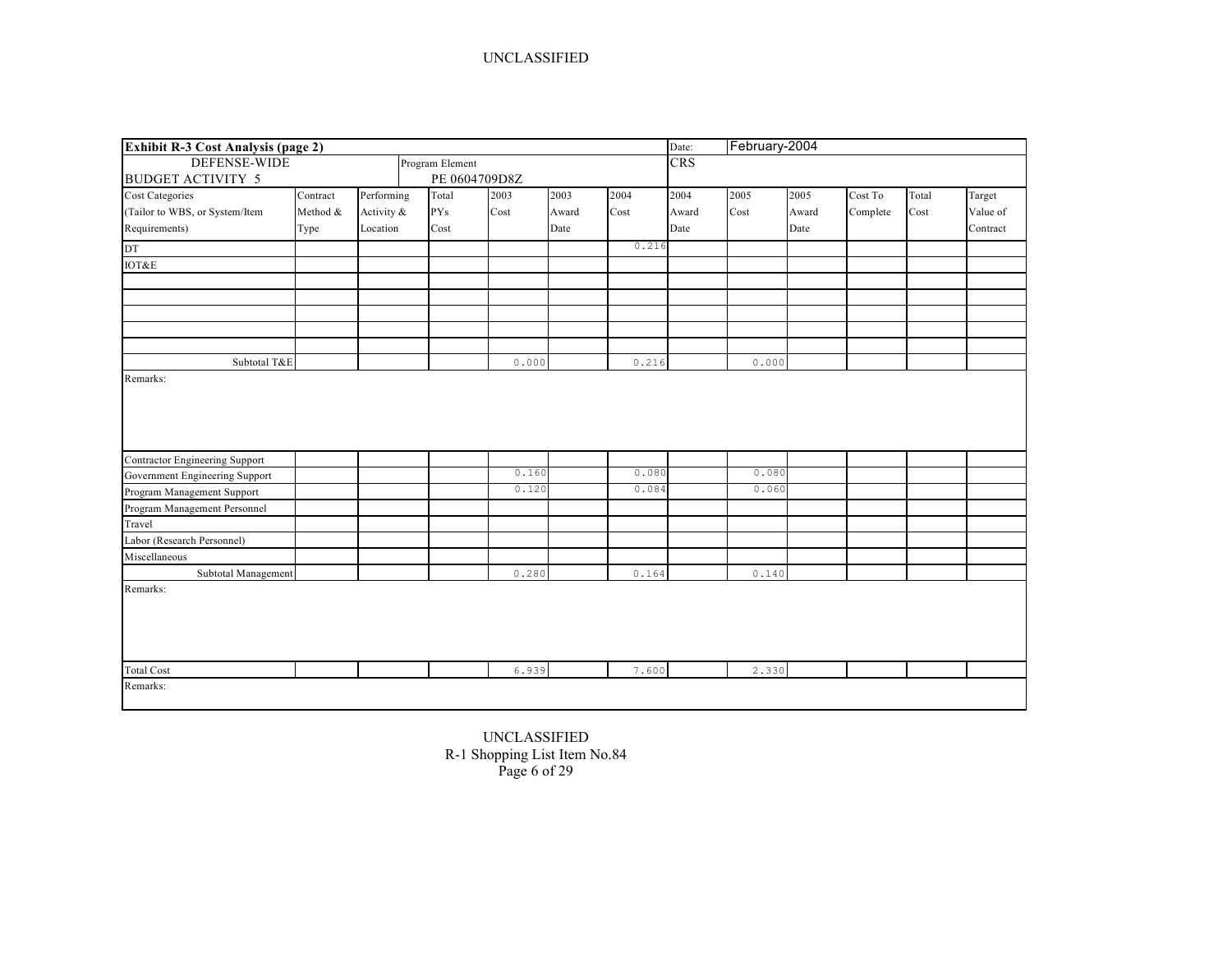|                               | <b>Exhibit R-4, Schedule Profile</b> |                |      |                |  |                |      |   |  |                |   | Date: February 2004 |                                        |                |                |             |                |                |                |                 |                |      |   |            |                |            |   |                         |                |      |   |   |                |                |
|-------------------------------|--------------------------------------|----------------|------|----------------|--|----------------|------|---|--|----------------|---|---------------------|----------------------------------------|----------------|----------------|-------------|----------------|----------------|----------------|-----------------|----------------|------|---|------------|----------------|------------|---|-------------------------|----------------|------|---|---|----------------|----------------|
| Appropriation/Budget Activity |                                      |                |      |                |  |                |      |   |  |                |   |                     | Program Element Number and Name        |                |                |             |                |                |                |                 |                |      |   |            |                |            |   | Project Number and Name |                |      |   |   |                |                |
| DEFENSE WIDE RDT&E/B.A. #5    |                                      |                | 2001 |                |  |                | 2002 |   |  | 2003           |   |                     | PE 0604709D8Z - Joint Robotics Program | 2004           |                |             |                | 2005           |                |                 |                | 2006 |   |            | 2007           | <b>CRS</b> |   |                         |                | 2008 |   |   | 2009           |                |
| Fiscal Year                   |                                      | $\overline{c}$ | 3    | $\overline{4}$ |  | $\overline{c}$ | 3    | 4 |  | $\overline{2}$ | 3 | $\overline{4}$      |                                        | $\overline{c}$ | $\overline{3}$ | 4           | $\overline{2}$ | $\overline{3}$ | $\overline{4}$ |                 | $\overline{2}$ | 3    | 4 | 1          | $\overline{c}$ | 3          | 4 |                         | $\overline{c}$ | 3    | 4 | 2 | $\overline{3}$ | $\overline{4}$ |
| Acquisition                   |                                      |                |      |                |  |                |      |   |  |                |   |                     |                                        |                |                |             |                |                |                |                 |                |      |   |            |                |            |   |                         |                |      |   |   |                |                |
| Milestones                    |                                      |                |      |                |  |                |      |   |  |                |   |                     |                                        |                |                |             |                |                |                |                 |                |      |   |            |                |            |   |                         |                |      |   |   |                |                |
|                               |                                      |                |      |                |  |                |      |   |  |                |   |                     |                                        |                |                |             |                |                |                |                 |                |      |   |            |                |            |   |                         |                |      |   |   |                |                |
| Contingency<br>Prototypes     |                                      |                |      |                |  |                |      |   |  |                |   |                     |                                        |                |                |             |                |                |                | MS <sub>C</sub> |                |      |   | <b>FUE</b> |                |            |   |                         |                |      |   |   |                |                |
|                               |                                      |                |      |                |  |                |      |   |  |                |   |                     |                                        |                |                |             |                |                |                |                 |                |      |   |            |                |            |   |                         |                |      |   |   |                |                |
| T&E                           |                                      |                |      |                |  |                |      |   |  |                |   |                     |                                        |                |                |             |                |                |                |                 |                |      |   |            |                |            |   |                         |                |      |   |   |                |                |
| Milestones                    |                                      |                |      |                |  |                |      |   |  |                |   |                     |                                        |                |                |             |                |                |                |                 |                |      |   |            |                |            |   |                         |                |      |   |   |                |                |
| DT and                        |                                      |                |      |                |  |                |      |   |  |                |   |                     |                                        |                |                |             |                |                |                |                 |                |      |   |            |                |            |   |                         |                |      |   |   |                |                |
| IOT&E for<br>each System      |                                      |                |      |                |  |                |      |   |  |                |   |                     |                                        |                |                |             | DT and IOT&E   |                |                |                 |                |      |   |            |                |            |   |                         |                |      |   |   |                |                |
| Production                    |                                      |                |      |                |  |                |      |   |  |                |   |                     |                                        |                |                |             |                |                |                |                 |                |      |   |            |                |            |   |                         |                |      |   |   |                |                |
| Milestones                    |                                      |                |      |                |  |                |      |   |  |                |   |                     |                                        |                |                |             |                |                |                |                 |                |      |   |            |                |            |   |                         |                |      |   |   |                |                |
| <b>LRIP</b>                   |                                      |                |      |                |  |                |      |   |  |                |   |                     |                                        |                |                | <b>LRIP</b> | LRIP           |                |                |                 |                |      |   |            |                |            |   |                         |                |      |   |   |                |                |
| <b>GSTAMIDS</b><br>M56 Coyote |                                      |                |      |                |  |                |      |   |  |                |   |                     |                                        |                |                |             |                |                |                |                 |                |      |   |            |                |            |   |                         |                |      |   |   |                |                |
|                               |                                      |                |      |                |  |                |      |   |  |                |   |                     |                                        |                |                |             |                |                |                |                 |                |      |   |            |                |            |   |                         |                |      |   |   |                |                |
| Full Rate                     |                                      |                |      |                |  |                |      |   |  |                |   |                     |                                        |                |                |             |                |                | FRP start      |                 |                |      |   |            |                |            |   |                         |                |      |   |   |                |                |
| Production                    |                                      |                |      |                |  |                |      |   |  |                |   |                     |                                        |                |                |             |                |                |                |                 |                |      |   |            |                |            |   |                         |                |      |   |   |                |                |
| Deliveries                    |                                      |                |      |                |  |                |      |   |  |                |   |                     |                                        |                |                |             |                |                |                |                 |                |      |   |            |                |            |   |                         |                |      |   |   |                |                |
|                               |                                      |                |      |                |  |                |      |   |  |                |   |                     |                                        |                |                |             |                |                |                |                 |                |      |   |            |                |            |   |                         |                |      |   |   |                |                |

R-4 Schedule Profile

UNCLASSIFIED R-1 Shopping List Item No.84 Page 7 of 29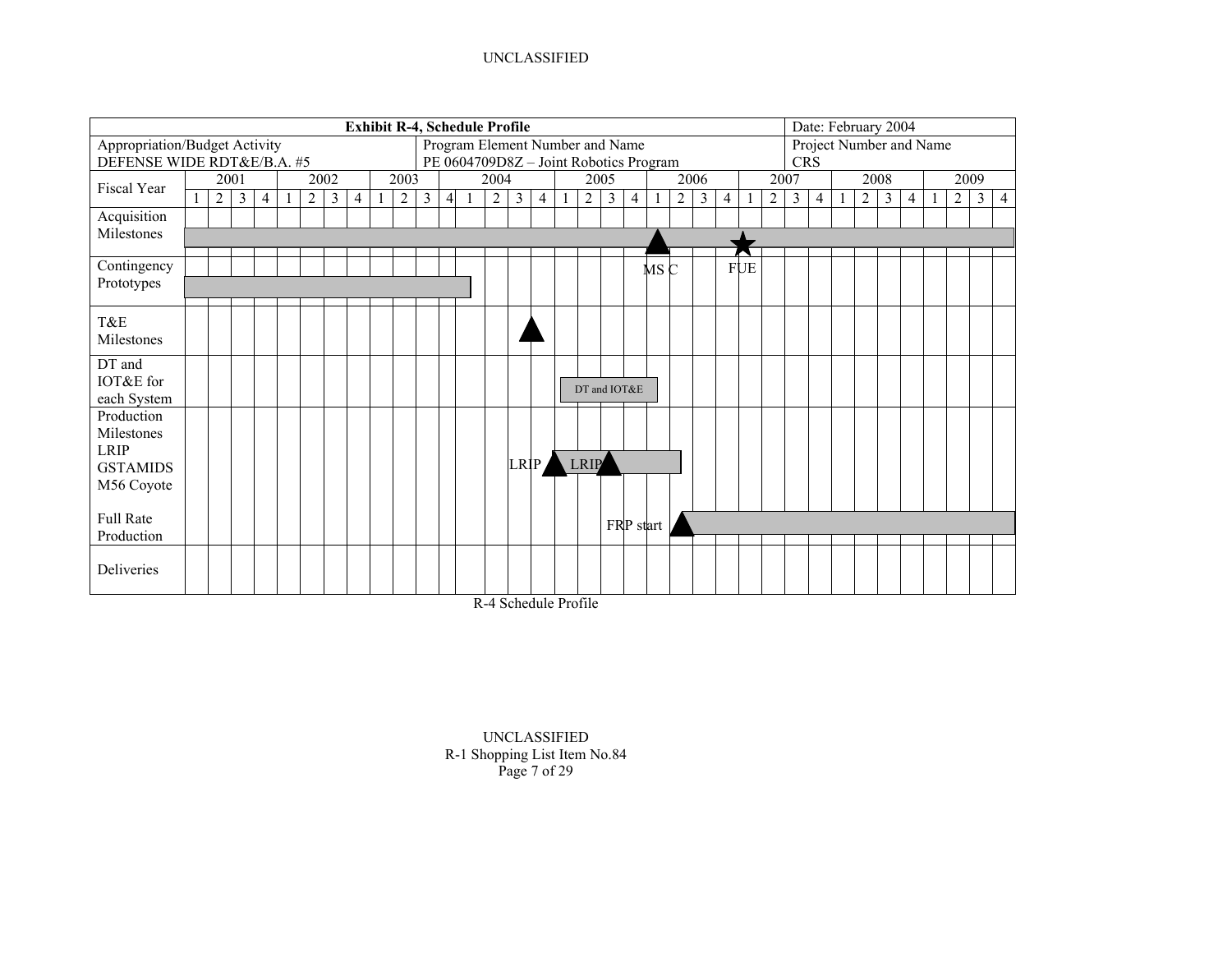| Exhibit R-4a, Schedule Detail                                                                                          |                                                                               |          |          |          |  | Date:                   | February 2004 |                             |       |       |
|------------------------------------------------------------------------------------------------------------------------|-------------------------------------------------------------------------------|----------|----------|----------|--|-------------------------|---------------|-----------------------------|-------|-------|
| Appropriation/Budget<br>Activity<br>Research, Development,<br>Test & Evaluation,<br>Defense-Wide, Budget<br>Activity 4 | Program Element Number and<br>Name<br>PE 0603709D8Z Joint<br>Robotics Program |          |          |          |  | Project Number and Name |               | Common Robotic System (CRS) |       |       |
| Schedule Profile                                                                                                       |                                                                               | FY       | FY       | FY200    |  | FY200                   | FY200         | FY200                       | FY200 | FY200 |
|                                                                                                                        |                                                                               | 2001     | 2002     | 3        |  | 4                       | 5             | 6                           |       | 8     |
| <b>SDD</b>                                                                                                             |                                                                               | $1 - 40$ | $1 - 4Q$ | $1 - 4Q$ |  | $1 - 4Q$                |               |                             |       |       |
| Milestone C                                                                                                            |                                                                               |          |          |          |  |                         |               | 10                          |       |       |
| LRIP GSTAMIDS                                                                                                          |                                                                               |          |          |          |  | 3Q                      |               |                             |       |       |
| LRIP M56 Coyote                                                                                                        |                                                                               |          |          |          |  |                         |               |                             |       |       |
| Full Rate Production UGV ROP                                                                                           |                                                                               |          |          |          |  |                         |               | 2Q                          |       |       |

R-4a Schedule Profile

UNCLASSIFIED R-1 Shopping List Item No.84 Page 8 of 29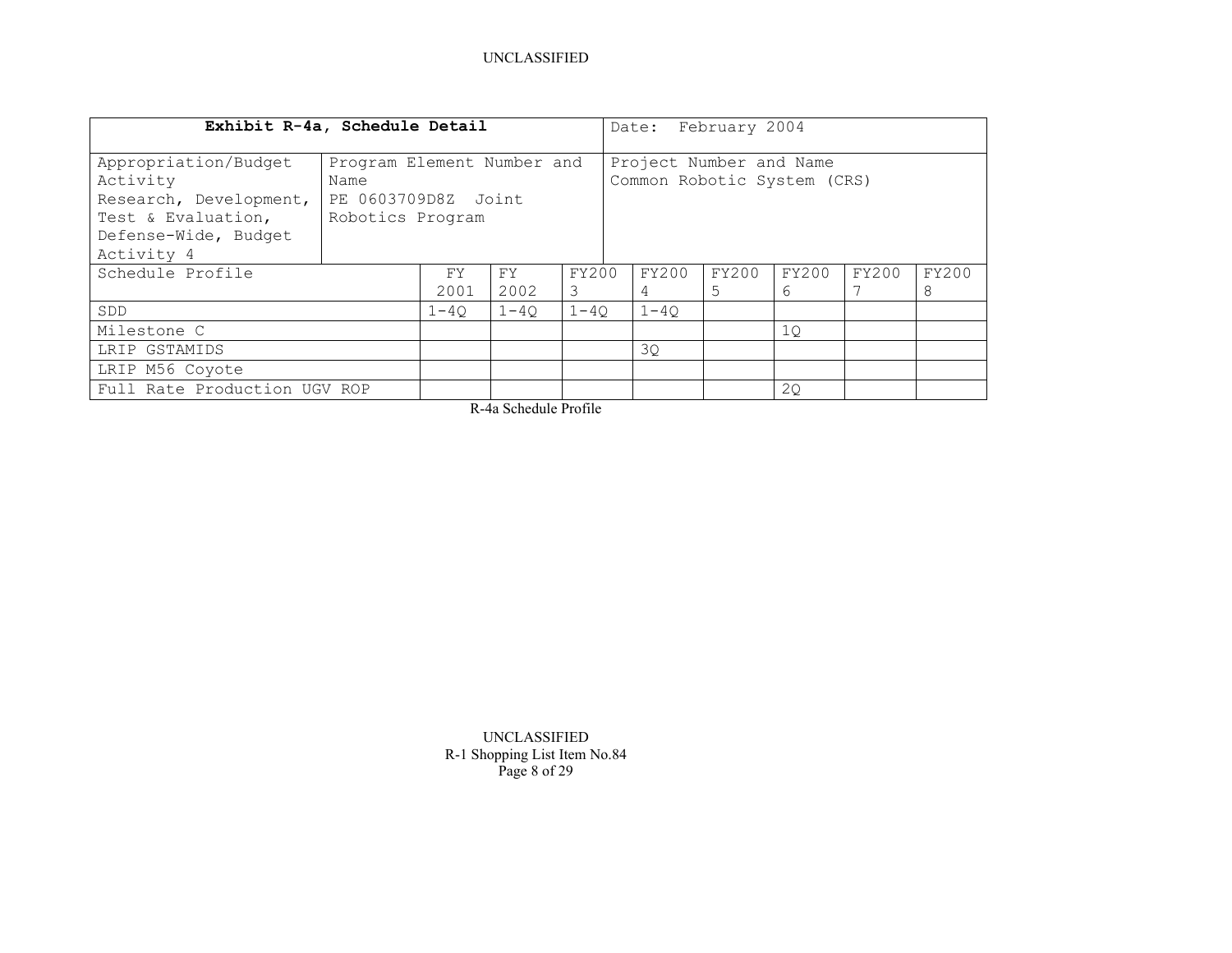| Exhibit R-2a, RDT&E Budget Item Justification |         |         |         |                |         | Date: February 2004 |         |
|-----------------------------------------------|---------|---------|---------|----------------|---------|---------------------|---------|
| APPROPRIATION/BUDGET ACTIVITY                 |         |         |         |                |         |                     |         |
| DEFENSE WIDE RDT&E BA 5                       |         |         |         | NOMENCLATURE   |         | PE 0604709D8Z       |         |
|                                               |         |         |         | JOINT ROBOTICS |         |                     |         |
|                                               |         |         |         | PROGRAM        |         |                     |         |
| in millions)<br>COST<br>(\$                   | FY 2003 | FY 2004 | FY 2005 | FY 2006        | FY 2007 | FY 2008             | FY 2009 |
| <b>RCSS</b>                                   | 7.687   | 2.500   | 2.870   | 2.094          | 2.420   | 2.460               | 2.471   |

#### **A. Mission Description and Budget Item Justification:**

The Robotic Combat Support System (RCSS) Program is an upgrade approach from the Product **Formatted:** Bullets and NumberingImproved Mini-Flail (PIMF). The PIMF has proven effective in Bosnia and Kosovo, as well as in Afghanistan, as a contingency asset. RCSS threshold requirements include antipersonnel mine clearing and neutralization, improved reliability and human-machine interface, wire obstacle breaching, remotely deployed smoke and obscurants, and the capability to carry soldier loads. P3I requirements include advanced controls, remotely delivered special munitions to support dismounted operations, hands-free control using dismounted soldier leader-follower technology, and mechanical devices that will be used to emplace demolitions and special breeching systems. A Mission Need Statement (MNS) and an Operational Requirements Document (ORD) have been approved by Army Training and Doctrine Command (TRADOC).

#### **B. Accomplishments/Planned Program**

|                                        | FY 2003 | FY 2004 | FY 2005 |
|----------------------------------------|---------|---------|---------|
| Accomplishment/Effort/Subtotal<br>Cost | 7.687   | 0.000   | 0.000   |
| RDT&E Articles Quantity * (as          |         |         |         |
| applicable)                            |         |         |         |

- Completed evaluation of CTD contract efforts.
- Revised Acquisition Strategy to meet War on Terrorism Urgent Requirements.
- Conducted market survey to determine availability of COTS capability.
- Selected RCSS COTS vendor.

UNCLASSIFIED R-1 Shopping List Item No.84 Page 9 of 29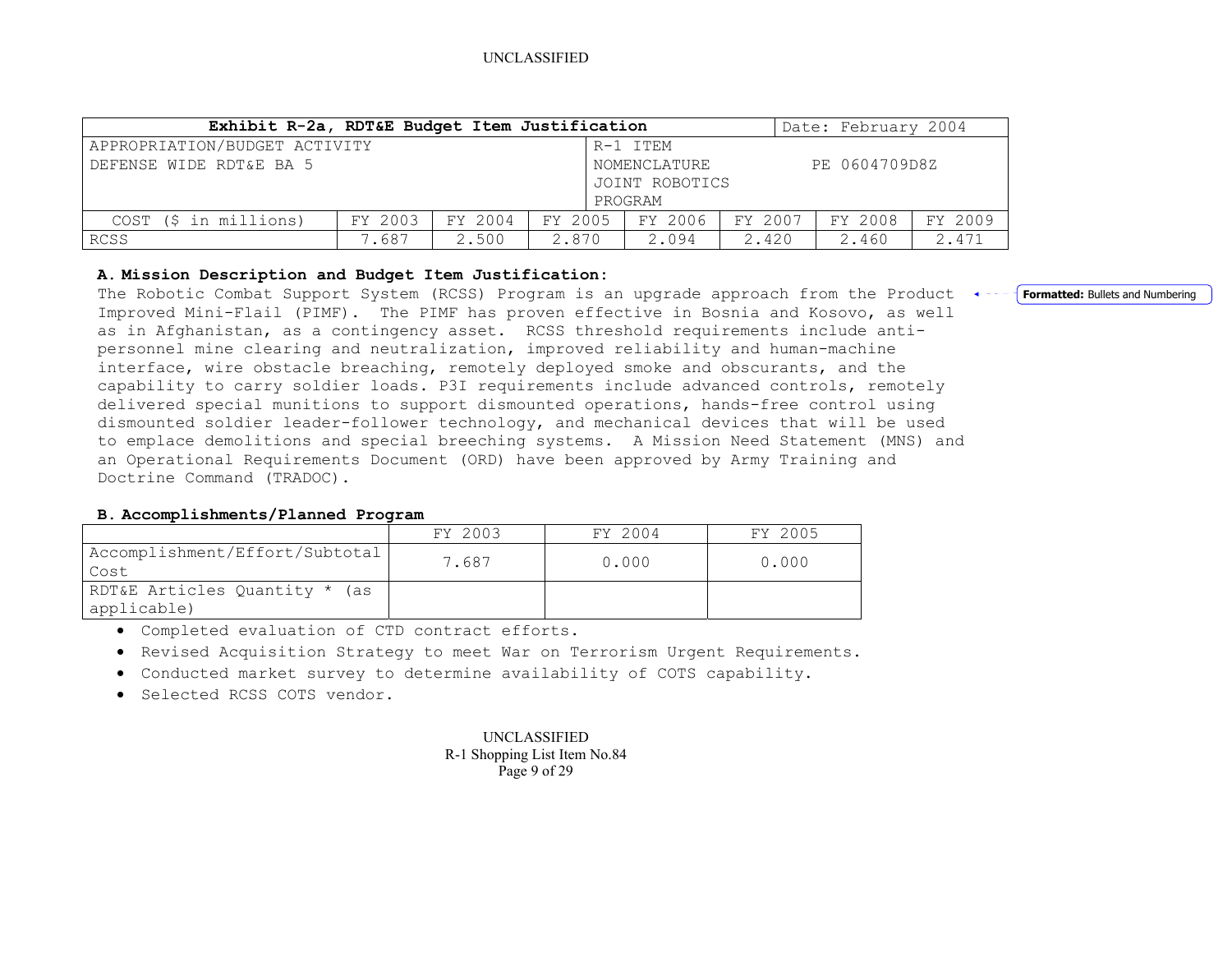|                                              | FY 2003 | FY 2004 | FY 2005 |
|----------------------------------------------|---------|---------|---------|
| Accomplishment/Effort/Subtotal<br>Cost       | 0.000   | 2.500   | 0.000   |
| RDT&E Articles Quantity * (as<br>applicable) |         |         |         |

- Initiate RCSS COTS procurement contract.
- Conduct safety testing and obtain safety release.
- Field RCSS COTS systems to War on Terrorism operating forces including training and maintenance support.
- Begin preparation for Type Classification testing.

|                                              | FY 2003 | FY 2004 | FY 2005 |
|----------------------------------------------|---------|---------|---------|
| Accomplishment/Effort/Subtotal<br>Cost       | 0.000   | 0.000   | 2.870   |
| RDT&E Articles Quantity * (as<br>applicable) |         |         |         |

- Continue Type Classification testing.
- Continue fielding and support of RCSS COTS systems to War on Terrorism forces.
- Obtain Type Classification.
- Begin integration of selected Mission Effects Modules.

# **C. Other Program Funding Summary:**

Not Applicable

### **D. Acquisition Strategy:**

Not Applicable

### **E. Major Performers:**

Not Applicable

UNCLASSIFIED R-1 Shopping List Item No.84 Page 10 of 29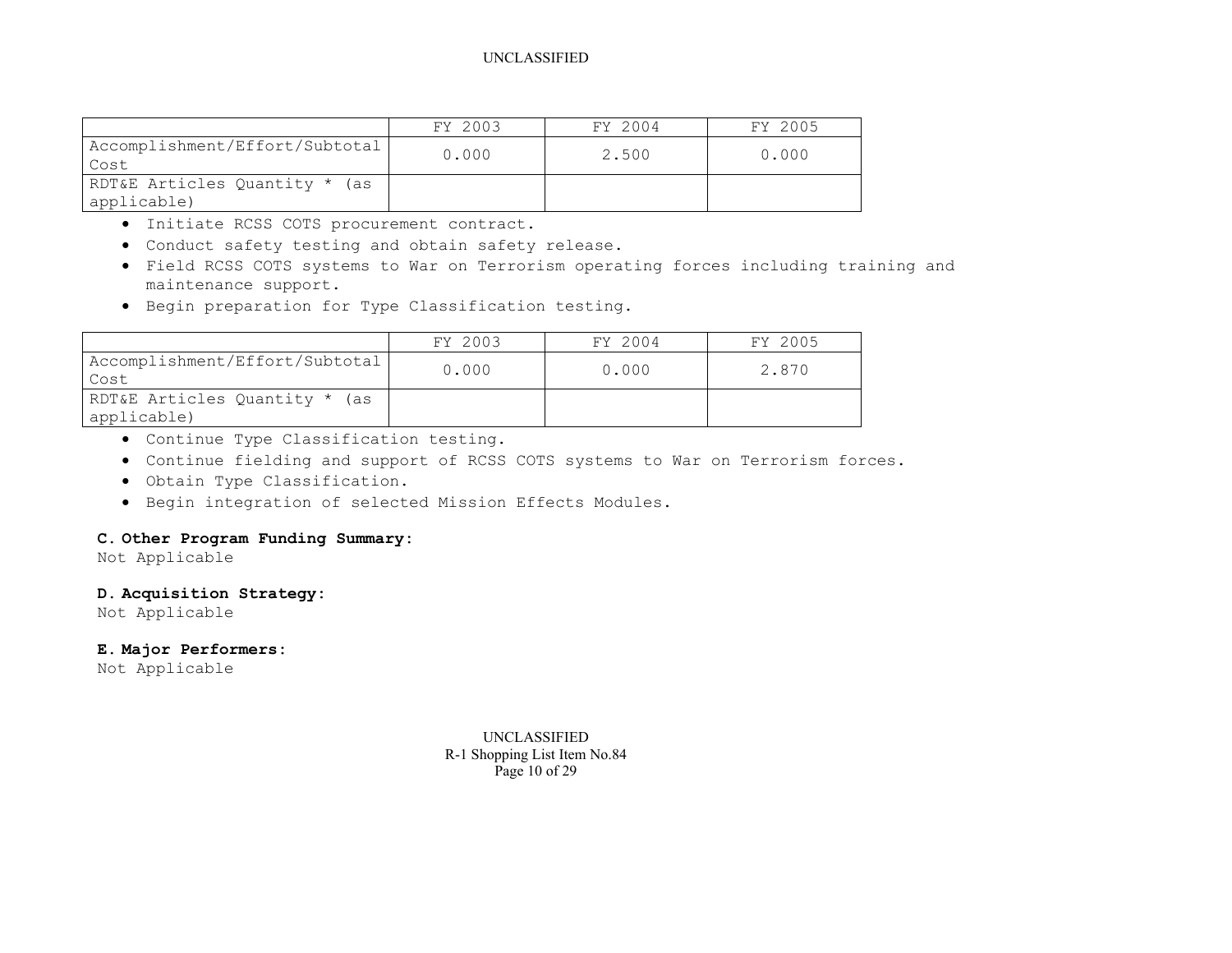| Exhibit R-3 Cost Analysis (page 1)                                        |                              |                                      |                      |                |                       |                | Date:                 | February 2004  |                       |                     |               |                                |
|---------------------------------------------------------------------------|------------------------------|--------------------------------------|----------------------|----------------|-----------------------|----------------|-----------------------|----------------|-----------------------|---------------------|---------------|--------------------------------|
| DEFENSE-WIDE                                                              |                              |                                      | Program Element      |                |                       |                | <b>RCSS</b>           |                |                       |                     |               |                                |
| <b>BUDGET ACTIVITY 5</b>                                                  |                              |                                      | PE 0604709D8Z        |                |                       |                |                       |                |                       |                     |               |                                |
| <b>Cost Categories</b><br>(Tailor to WBS, or System/Item<br>Requirements) | Contract<br>Method &<br>Type | Performing<br>Activity &<br>Location | Total<br>PYS<br>Cost | 2003<br>Cost   | 2003<br>Award<br>Date | 2004<br>Cost   | 2004<br>Award<br>Date | 2005<br>Cost   | 2005<br>Award<br>Date | Cost To<br>Complete | Total<br>Cost | Target<br>Value of<br>Contract |
| Primary Hardware Development                                              | CPFF                         |                                      |                      | 2.712          |                       | 0.779          |                       | 1.149          |                       |                     |               |                                |
| Ancilliary Hardware Development                                           |                              |                                      |                      |                |                       |                |                       |                |                       |                     |               |                                |
| <b>Systems Engineering</b>                                                |                              |                                      |                      | 2.663          |                       | 0.602          |                       | 0.602          |                       |                     |               |                                |
| Licenses                                                                  |                              |                                      |                      |                |                       |                |                       |                |                       |                     |               |                                |
| Tooling                                                                   |                              |                                      |                      | 0.767          |                       | 0.052          |                       | 0.052          |                       |                     |               |                                |
| <b>GFE</b>                                                                |                              |                                      |                      |                |                       |                |                       |                |                       |                     |               |                                |
| <b>Award Fees</b>                                                         |                              |                                      |                      |                |                       |                |                       |                |                       |                     |               |                                |
| <b>Subtotal Product Development</b>                                       |                              |                                      |                      | 6.142          |                       | 1.433          |                       | 1.803          |                       |                     |               |                                |
|                                                                           |                              |                                      |                      |                |                       |                |                       |                |                       |                     |               |                                |
| Development Support                                                       |                              |                                      |                      | 0.075          |                       | 0.052          |                       | 0.052          |                       |                     |               |                                |
| Software Development                                                      |                              |                                      |                      | 0.112          |                       | 0.086          |                       | 0.086          |                       |                     |               |                                |
| <b>Training Development</b>                                               |                              |                                      |                      | 0.125          |                       | 0.105          |                       | 0.105          |                       |                     |               |                                |
| <b>Integrated Logistics Support</b><br><b>Configuration Management</b>    |                              |                                      |                      | 0.125<br>0.125 |                       | 0.085<br>0.075 |                       | 0.085<br>0.075 |                       |                     |               |                                |
| <b>Technical Data</b>                                                     |                              |                                      |                      |                |                       |                |                       |                |                       |                     |               |                                |
| <b>GFE</b>                                                                |                              |                                      |                      |                |                       |                |                       |                |                       |                     |               |                                |
| Subtotal Support                                                          |                              |                                      |                      | 0.562          |                       | 0.403          |                       | 0.403          |                       |                     |               |                                |
| Remarks:                                                                  |                              |                                      |                      |                |                       |                |                       |                |                       |                     |               |                                |

UNCLASSIFIED R-1 Shopping List Item No.84 Page 11 of 29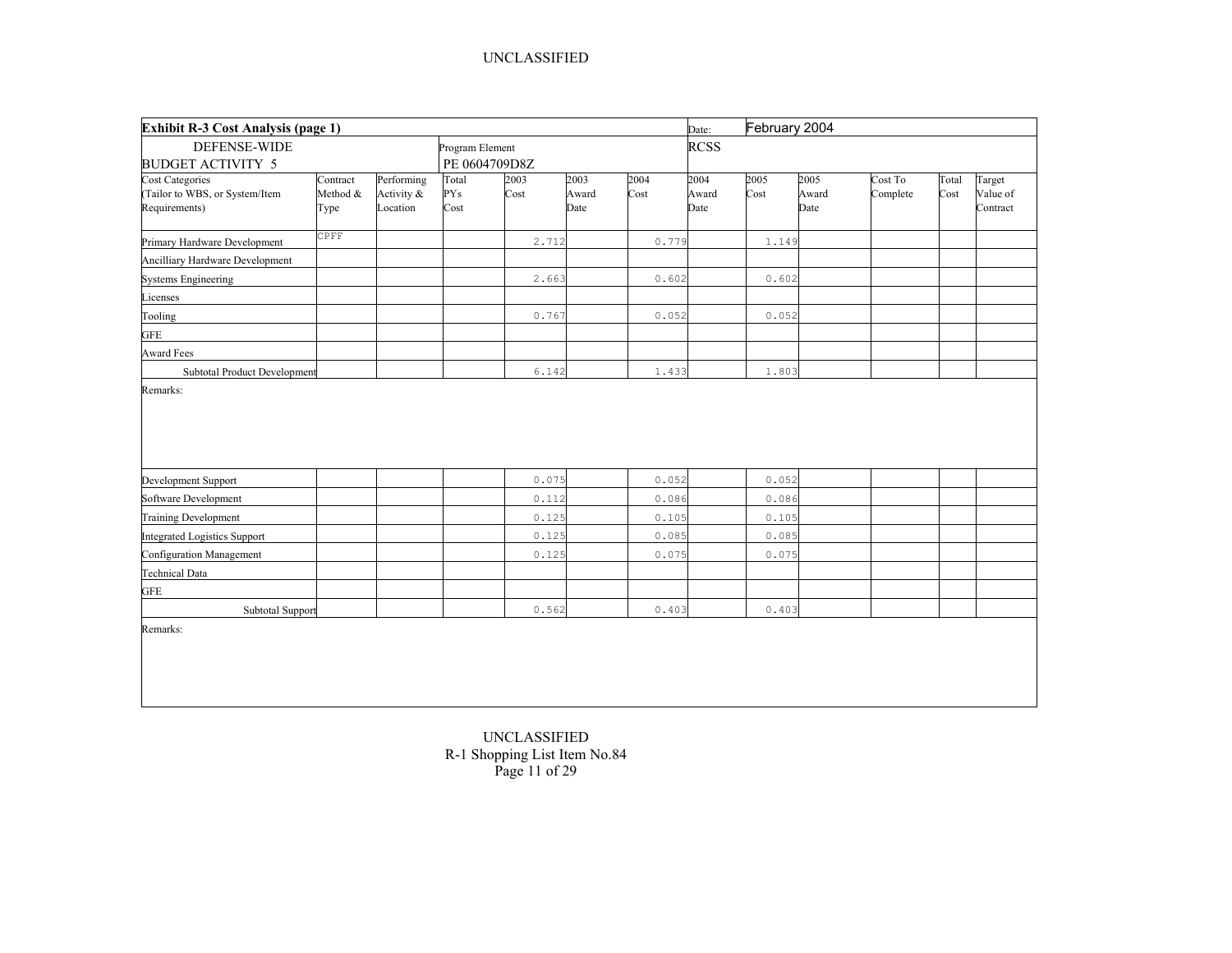| Exhibit R-3 Cost Analysis (page 2)  |          |            |                 |       |       |       | Date:       | February-2004 |       |          |       |          |
|-------------------------------------|----------|------------|-----------------|-------|-------|-------|-------------|---------------|-------|----------|-------|----------|
| <b>DEFENSE-WIDE</b>                 |          |            | Program Element |       |       |       | <b>RCSS</b> |               |       |          |       |          |
| <b>BUDGET ACTIVITY 5</b>            |          |            | PE 0604709D8Z   |       |       |       |             |               |       |          |       |          |
| <b>Cost Categories</b>              | Contract | Performing | Total           | 2003  | 2003  | 2004  | 2004        | 2005          | 2005  | Cost To  | Total | Target   |
| (Tailor to WBS, or System/Item      | Method & | Activity & | <b>PYs</b>      | Cost  | Award | Cost  | Award       | Cost          | Award | Complete | Cost  | Value of |
| Requirements)                       | Type     | Location   | Cost            |       | Date  |       | Date        |               | Date  |          |       | Contract |
| DT                                  |          |            |                 |       |       | 0.206 |             | 0.206         |       |          |       |          |
| <b>IOT&amp;E</b>                    |          |            |                 |       |       | 0.240 |             | 0.240         |       |          |       |          |
| <b>Initial Verification Testing</b> |          |            |                 | 0.746 |       |       |             |               |       |          |       |          |
|                                     |          |            |                 |       |       |       |             |               |       |          |       |          |
|                                     |          |            |                 |       |       |       |             |               |       |          |       |          |
|                                     |          |            |                 |       |       |       |             |               |       |          |       |          |
|                                     |          |            |                 |       |       |       |             |               |       |          |       |          |
| Subtotal T&E                        |          |            |                 | 0.746 |       | 0.446 |             | 0.446         |       |          |       |          |
|                                     |          |            |                 |       |       |       |             |               |       |          |       |          |
| Contractor Engineering Support      |          |            |                 | 0.052 |       | 0.038 |             | 0.038         |       |          |       |          |
| Government Engineering Support      |          |            |                 | 0.110 |       | 0.120 |             | 0.120         |       |          |       |          |
| Program Management Support          |          |            |                 | 0.075 |       | 0.060 |             | 0.060         |       |          |       |          |
| Program Management Personnel        |          |            |                 |       |       |       |             |               |       |          |       |          |
| Travel                              |          |            |                 |       |       |       |             |               |       |          |       |          |
| Labor (Research Personnel)          |          |            |                 |       |       |       |             |               |       |          |       |          |
| Miscellaneous                       |          |            |                 |       |       |       |             |               |       |          |       |          |
| Subtotal Management                 |          |            |                 | 0.237 |       | 0.218 |             | 0.218         |       |          |       |          |
| Remarks:                            |          |            |                 |       |       |       |             |               |       |          |       |          |
| <b>Total Cost</b>                   |          |            |                 | 7.687 |       | 2.500 |             | 2.870         |       |          |       |          |
| Remarks:                            |          |            |                 |       |       |       |             |               |       |          |       |          |

UNCLASSIFIED R-1 Shopping List Item No.84 Page 12 of 29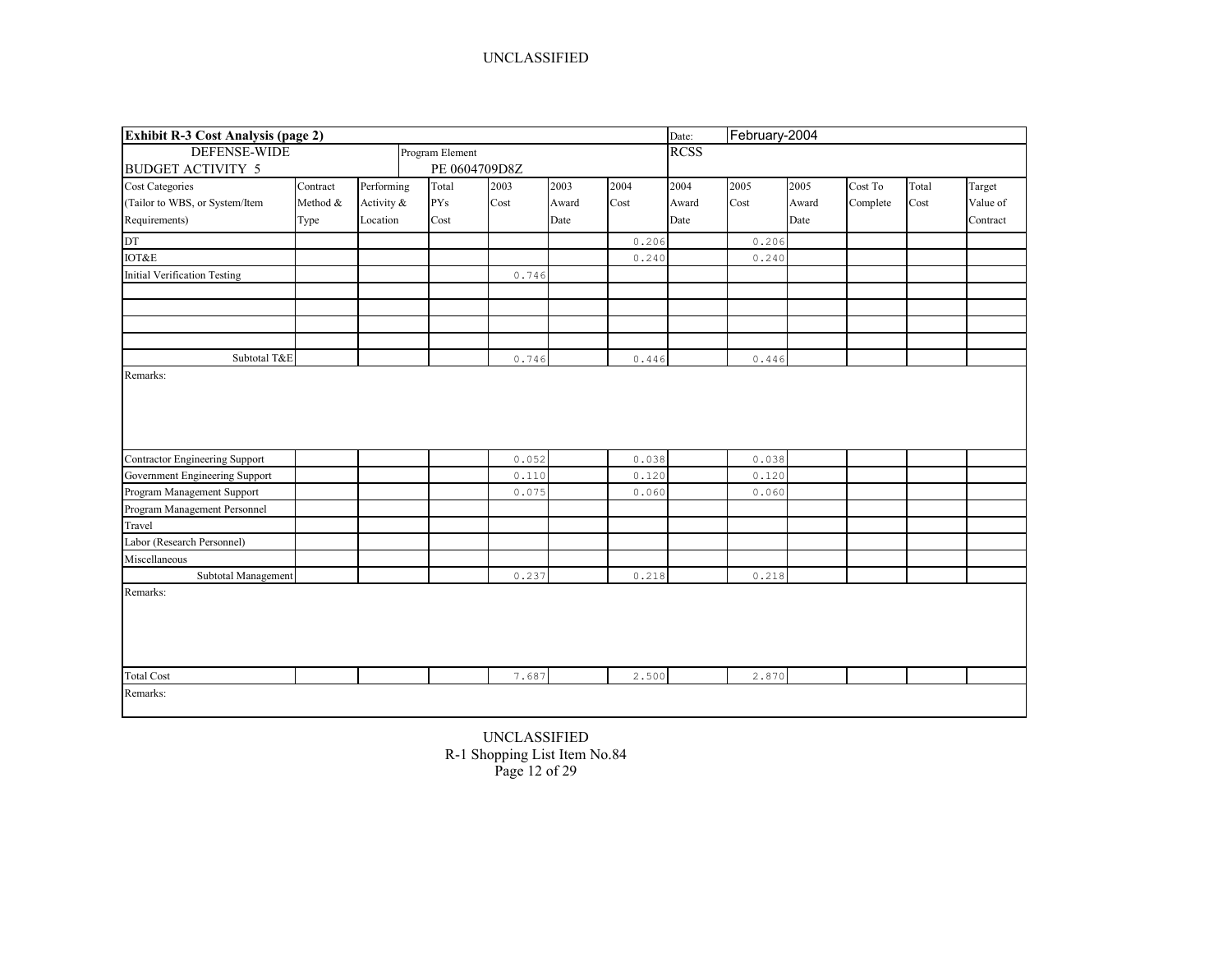|                               |              |                |                         |                |    |                |                         |                |                 |                |                         | <b>Exhibit R-4, Schedule Profile</b> |   |            |                                        |                |                 |                |                         |                |              |                |                |                |            |                |                |              |                |                | Date: February 2004     |                |                |                |
|-------------------------------|--------------|----------------|-------------------------|----------------|----|----------------|-------------------------|----------------|-----------------|----------------|-------------------------|--------------------------------------|---|------------|----------------------------------------|----------------|-----------------|----------------|-------------------------|----------------|--------------|----------------|----------------|----------------|------------|----------------|----------------|--------------|----------------|----------------|-------------------------|----------------|----------------|----------------|
| Appropriation/Budget Activity |              |                |                         |                |    |                |                         |                |                 |                |                         |                                      |   |            | Program Element Number and Name        |                |                 |                |                         |                |              |                |                |                |            |                |                |              |                |                | Project Number and Name |                |                |                |
| DEFENSE WIDE RDT&E/B.A. #5    |              |                |                         |                |    |                |                         |                |                 |                |                         |                                      |   |            | PE 0604709D8Z - Joint Robotics Program |                |                 |                |                         |                |              |                |                |                |            |                | <b>RCSS</b>    |              |                |                |                         |                |                |                |
| Fiscal Year                   |              |                | 2001                    |                |    |                | 2002                    |                |                 |                | 2003                    |                                      |   |            | 2004                                   |                |                 |                | 2005                    |                |              |                | 2006           |                |            | 2007           |                |              |                | 2008           |                         |                | 2009           |                |
|                               | $\mathbf{1}$ | $\overline{2}$ | $\overline{\mathbf{3}}$ | $\overline{4}$ | -1 | $\overline{2}$ | $\overline{\mathbf{3}}$ | $\overline{4}$ |                 | $\overline{2}$ | $\overline{\mathbf{3}}$ | $\overline{4}$                       | 1 | $\sqrt{2}$ | 3                                      | $\overline{4}$ |                 | $\sqrt{2}$     | $\overline{\mathbf{3}}$ | $\overline{4}$ | $\mathbf{1}$ | $\overline{2}$ | $\overline{3}$ | $\overline{4}$ | $\sqrt{2}$ | $\mathfrak{Z}$ | $\overline{4}$ | $\mathbf{1}$ | $\overline{2}$ | $\mathfrak{Z}$ | $\overline{4}$          | $\overline{2}$ | $\overline{3}$ | $\overline{4}$ |
| Acquisition                   |              |                |                         |                |    |                |                         |                |                 |                |                         |                                      |   |            |                                        |                |                 |                |                         |                |              |                |                |                |            |                |                |              |                |                |                         |                |                |                |
| Milestones                    |              |                |                         |                |    |                |                         |                |                 |                |                         |                                      |   |            |                                        |                |                 |                |                         |                |              |                |                |                |            |                |                |              |                |                |                         |                |                |                |
|                               |              |                |                         |                |    |                |                         |                | MS <sub>B</sub> |                |                         |                                      |   |            |                                        |                |                 |                |                         |                |              |                |                |                |            |                |                |              |                |                |                         |                |                |                |
| Log Demo                      | MS A         |                |                         |                |    |                |                         |                |                 |                |                         |                                      |   |            |                                        |                | MS <sub>C</sub> |                |                         |                |              |                |                |                |            |                |                |              |                |                |                         |                |                |                |
|                               |              |                |                         |                |    |                |                         |                |                 |                |                         |                                      |   |            |                                        |                |                 |                |                         |                |              |                |                |                |            |                |                |              |                |                |                         |                |                |                |
|                               |              |                |                         |                |    |                |                         |                |                 |                |                         |                                      |   |            |                                        |                |                 |                |                         |                |              |                |                |                |            |                |                |              |                |                |                         |                |                |                |
| <b>Safety Testing</b>         |              |                |                         |                |    |                |                         |                |                 |                |                         |                                      |   |            |                                        |                |                 |                |                         |                |              |                |                |                |            |                |                |              |                |                |                         |                |                |                |
|                               |              |                |                         |                |    |                |                         |                |                 |                |                         |                                      |   |            |                                        |                |                 |                |                         |                |              |                |                |                |            |                |                |              |                |                |                         |                |                |                |
| T&E Milestones                |              |                |                         |                |    |                |                         |                |                 |                |                         |                                      |   |            |                                        |                |                 |                |                         |                |              |                |                |                |            |                |                |              |                |                |                         |                |                |                |
| Independent                   |              |                |                         |                |    |                |                         |                |                 |                |                         |                                      |   |            |                                        |                |                 |                |                         |                |              |                |                |                |            |                |                |              |                |                |                         |                |                |                |
| Verification                  |              |                |                         |                |    |                |                         |                |                 |                |                         |                                      |   |            |                                        |                |                 |                |                         |                |              |                |                |                |            |                |                |              |                |                |                         |                |                |                |
| Test                          |              |                |                         |                |    |                |                         |                |                 |                |                         |                                      |   |            |                                        |                |                 |                |                         |                |              |                |                |                |            |                |                |              |                |                |                         |                |                |                |
|                               |              |                |                         |                |    |                |                         |                |                 |                |                         |                                      |   |            |                                        |                |                 |                |                         |                |              |                |                |                |            |                |                |              |                |                |                         |                |                |                |
| Type                          |              |                |                         |                |    |                |                         |                |                 |                |                         |                                      |   |            |                                        |                |                 |                |                         |                |              |                |                |                |            |                |                |              |                |                |                         |                |                |                |
| Classification<br>Tests       |              |                |                         |                |    |                |                         |                |                 |                |                         |                                      |   |            |                                        |                |                 |                |                         |                |              |                |                |                |            |                |                |              |                |                |                         |                |                |                |
|                               |              |                |                         |                |    |                |                         |                |                 |                |                         |                                      |   |            |                                        |                |                 |                |                         |                |              |                |                |                |            |                |                |              |                |                |                         |                |                |                |
| IOT&E                         |              |                |                         |                |    |                |                         |                |                 |                |                         |                                      |   |            |                                        |                |                 |                |                         |                |              |                |                |                |            |                |                |              |                |                |                         |                |                |                |
| Production                    |              |                |                         |                |    |                |                         |                |                 |                |                         |                                      |   |            |                                        |                |                 |                |                         |                |              |                |                |                |            |                |                |              |                |                |                         |                |                |                |
| Milestones                    |              |                |                         |                |    |                |                         |                |                 |                |                         |                                      |   |            |                                        |                |                 |                |                         |                |              |                |                |                |            |                |                |              |                |                |                         |                |                |                |
| <b>COTS</b>                   |              |                |                         |                |    |                |                         |                |                 |                |                         |                                      |   |            |                                        |                |                 |                |                         |                |              |                |                |                |            |                |                |              |                |                |                         |                |                |                |
| Procurement                   |              |                |                         |                |    |                |                         |                |                 |                |                         |                                      |   |            |                                        |                |                 |                |                         |                |              |                |                |                |            |                |                |              |                |                |                         |                |                |                |
|                               |              |                |                         |                |    |                |                         |                |                 |                |                         |                                      |   |            |                                        |                |                 |                |                         |                |              |                |                |                |            |                |                |              |                |                |                         |                |                |                |
| Deliveries                    |              |                |                         |                |    |                |                         |                |                 |                |                         |                                      |   |            | 22                                     |                |                 | $\overline{2}$ |                         |                |              | $\overline{4}$ |                |                |            |                |                |              |                |                |                         |                |                |                |
|                               |              |                |                         |                |    |                |                         |                |                 |                |                         |                                      |   |            |                                        |                |                 |                |                         |                |              |                |                |                |            |                |                |              |                |                |                         |                |                |                |

R-4 Schedule Profile

UNCLASSIFIED R-1 Shopping List Item No.84 Page 13 of 29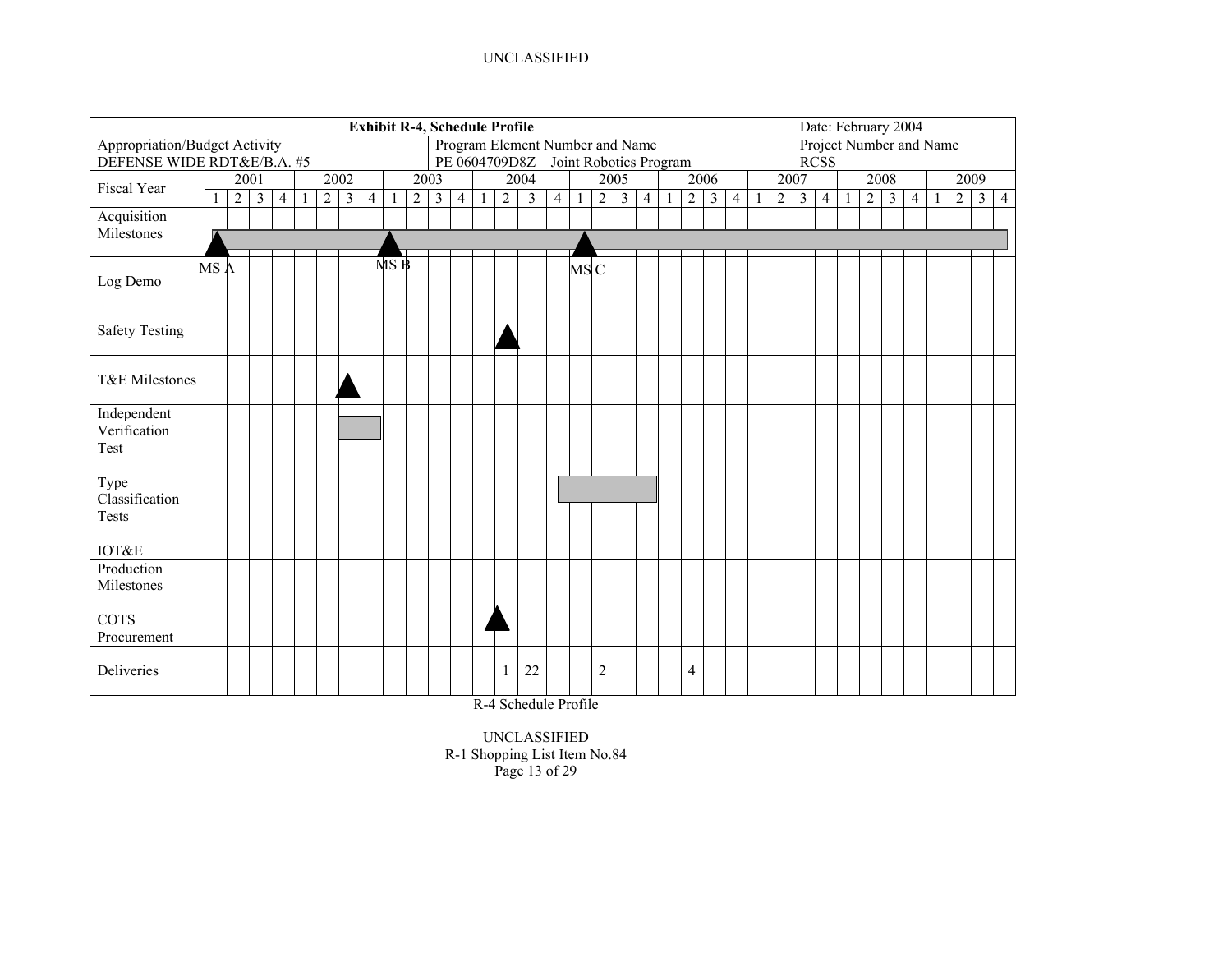|                                  |                                                                                                          |         |         |        | Date: February 2004                  |                         |        |               |        |               |  |  |
|----------------------------------|----------------------------------------------------------------------------------------------------------|---------|---------|--------|--------------------------------------|-------------------------|--------|---------------|--------|---------------|--|--|
|                                  | <b>Exhibit R-4a, Schedule Detail</b><br>Appropriation/Budget Activity<br>Program Element Number and Name |         |         |        |                                      |                         |        |               |        |               |  |  |
|                                  |                                                                                                          |         |         |        |                                      |                         |        |               |        |               |  |  |
|                                  |                                                                                                          |         |         |        |                                      | Project Number and Name |        |               |        |               |  |  |
| Research, Development, Test &    | PE 0604709D8Z Joint Robotics Program                                                                     |         |         |        | Robotic Combat Support System (RCSS) |                         |        |               |        |               |  |  |
| Evaluation, Defense-Wide, Budget |                                                                                                          |         |         |        |                                      |                         |        |               |        |               |  |  |
| Activity 5                       |                                                                                                          |         |         |        |                                      |                         |        |               |        |               |  |  |
| Schedule Profile                 |                                                                                                          | FY 2001 | FY 2002 | FY2003 |                                      | FY2004                  | FY2005 | <b>FY2006</b> | FY2007 | <b>FY2008</b> |  |  |
| Milestone A                      |                                                                                                          | 1Q      |         |        |                                      |                         |        |               |        |               |  |  |
| <b>Contract Preparation</b>      |                                                                                                          | $1-4Q$  | $1-4Q$  | $1-4Q$ |                                      |                         |        |               |        |               |  |  |
| <b>CTD Contract Award</b>        |                                                                                                          | 4Q      |         | 1Q     |                                      |                         |        |               |        |               |  |  |
| <b>CTD</b>                       |                                                                                                          | 4Q      | $1-4Q$  | 1Q     |                                      |                         |        |               |        |               |  |  |
| Milestone B                      |                                                                                                          |         |         |        |                                      |                         |        |               |        |               |  |  |
| <b>Contract Preparation</b>      |                                                                                                          |         | 4Q      |        |                                      |                         |        |               |        |               |  |  |
| SDD Contract Award               |                                                                                                          |         |         |        |                                      |                         |        |               |        |               |  |  |
| <b>SDD</b>                       |                                                                                                          |         |         |        |                                      |                         |        |               |        |               |  |  |
| Safety Test                      |                                                                                                          |         |         |        |                                      | $2-3Q$                  |        |               |        |               |  |  |
| Type Classification testing      |                                                                                                          |         |         |        |                                      | 4Q                      | $1-4Q$ |               |        |               |  |  |
| IOT&E                            |                                                                                                          |         |         |        |                                      |                         |        |               |        |               |  |  |
| <b>COTS</b> Procurement Contract |                                                                                                          |         |         |        |                                      | 2Q                      |        |               |        |               |  |  |
| <b>Full Rate Production</b>      |                                                                                                          |         |         |        |                                      |                         |        |               |        |               |  |  |
| First Unit Equipped              |                                                                                                          |         |         |        |                                      | 3Q                      |        |               |        |               |  |  |

R-4a Schedule Profile

UNCLASSIFIED R-1 Shopping List Item No.84 Page 14 of 29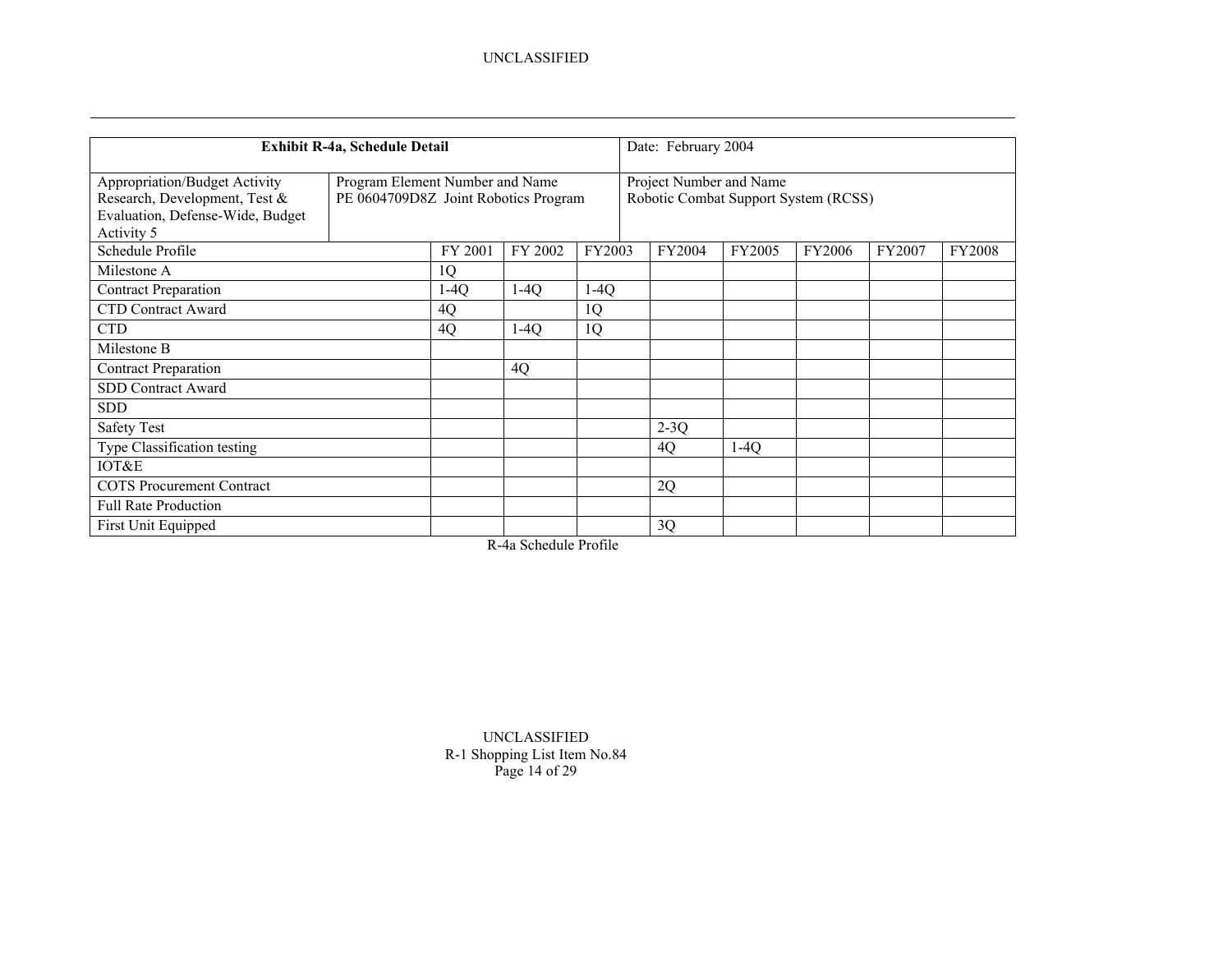| Exhibit R-2a, RDT&E Budget Item Justification |         | Date: February 2004 |         |                |         |               |         |  |  |  |  |
|-----------------------------------------------|---------|---------------------|---------|----------------|---------|---------------|---------|--|--|--|--|
| APPROPRIATION/BUDGET ACTIVITY<br>R-1 ITEM     |         |                     |         |                |         |               |         |  |  |  |  |
| DEFENSE WIDE RDT&E BA 5                       |         |                     |         | NOMENCLATURE   |         | PE 0604709D8Z |         |  |  |  |  |
|                                               |         |                     |         | JOINT ROBOTICS |         |               |         |  |  |  |  |
|                                               |         |                     |         | PROGRAM        |         |               |         |  |  |  |  |
| COST (\$ in millions)                         | FY 2003 | FY 2004             | FY 2005 | FY 2006        | FY 2007 | FY 2008       | FY 2009 |  |  |  |  |
| GLADIATOR                                     | 0.000   | 9.700               | 5.165   | 6.437          | 6.078   | 6.424         | 6.717   |  |  |  |  |

#### **A. Mission Description and Budget Item Justification:**

The Gladiator Program is a USMC initiative based on the Joint Army-Marine Corps Tactical **Formatted:** Bullets and NumberingUnmanned Vehicle (TUV) ORD originated by the U.S. Army Infantry School. Mission Need Statement (MNS) INT 12.1.1 (dated 4 November 1993) validated the need for a tactical unmanned ground vehicle system, and the ORD was approved by the Army in August 1995 and by the Marine Corps in May 1996. Changes in Service deficiencies and required capabilities have led both Services to reevaluate the existing ORD and to initiate efforts to revise it or to approve new requirements documents for robotic systems supporting the tactical commander. The Marine Corps has drafted the Gladiator ORD to support the dismounted infantry of the Marine Ground Combat Element (GCE) with the organic unmanned capability to remote combat tasks including scout/surveillance. The system will reduce risk and neutralize threats to Marines across the full spectrum of conflict and military operations. Gladiator formal requirement document is in final staffing within the Marine Corps. The Gladiator is a teleoperated/semi-autonomous, small-to-medium sized, highly mobile UGV with, initially, the basic capability to conduct scout/surveillance missions and to carry various mission payloads for specific tasks. It will be inherently simple, durable, multi-functional, and easily transported. In the conduct of Operational Maneuver From The Sea (OMFTS), Ship To Objective Maneuver (STOM), Sustained Operations Ashore (SOA), and Operations Other Than War (OOTW), the Gladiator will enhance the ability to accomplish assigned missions. Operating just forward of the GCE units, Gladiator will perform basic scouting/surveillance, obstacle breaching, and

> UNCLASSIFIED R-1 Shopping List Item No.84 Page 15 of 29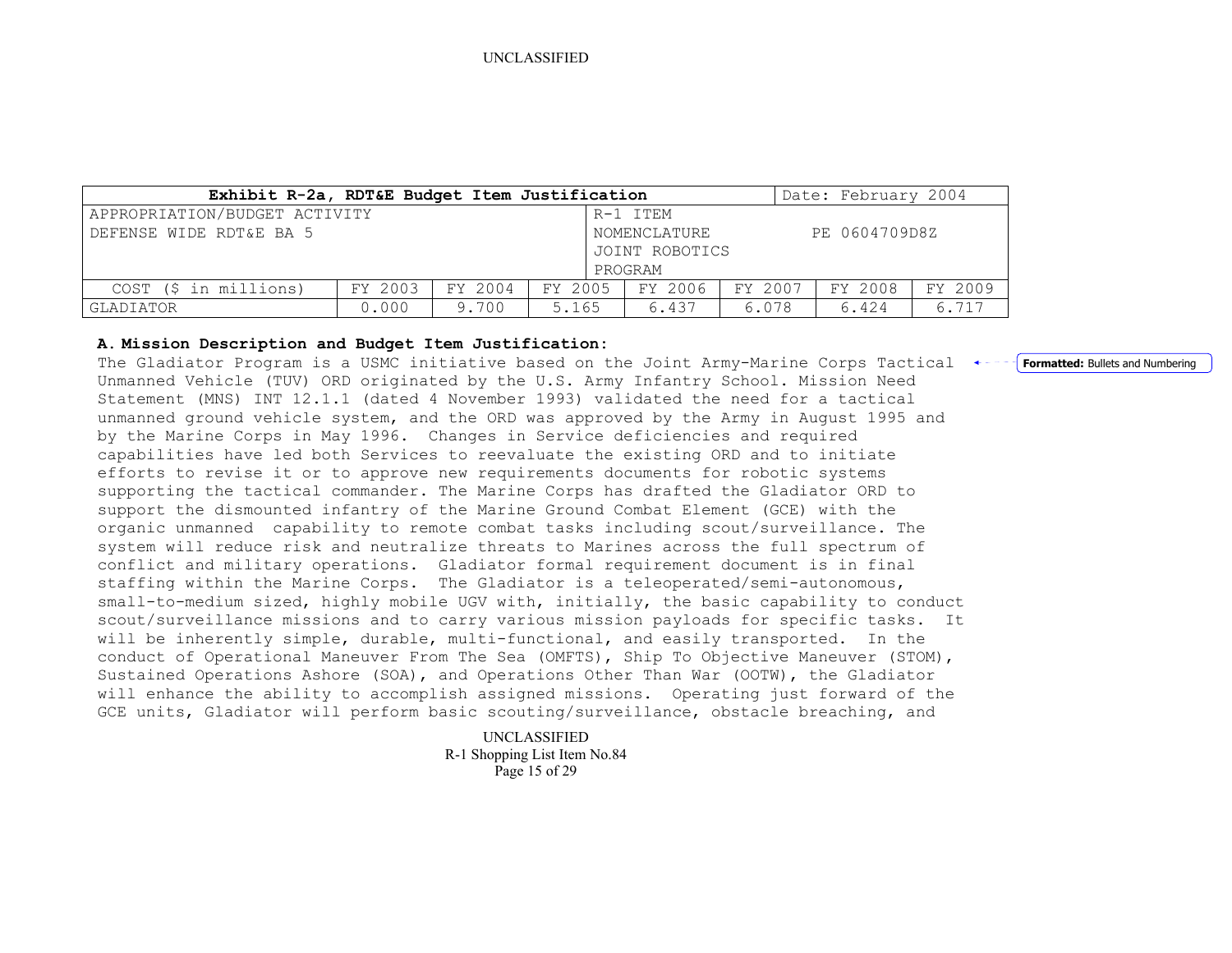NBC reconnaissance tasks while permitting the operator to remain covered or concealed. The basic Marine Corps system will consist of a mobile base unit (MBU), an OCU, and specific mission payload modules (MPMs). Initial MPMs will include Joint Chemical Agent Detector (JCAD), Anti-Personnel Obstacle Breaching System (APOBS), and direct fire (lethal and non-lethal) weapons.

### **B. Accomplishments/Planned Program**

|                                              | FY 2003 | FY 2004 | FY 2005 |
|----------------------------------------------|---------|---------|---------|
| Accomplishment/Effort/Subtotal<br>Cost       | 0.000   | 0.000   | 0.000   |
| RDT&E Articles Quantity * (as<br>applicable) |         |         |         |

• Program remained in CTD.

UNCLASSIFIED R-1 Shopping List Item No.84 Page 16 of 29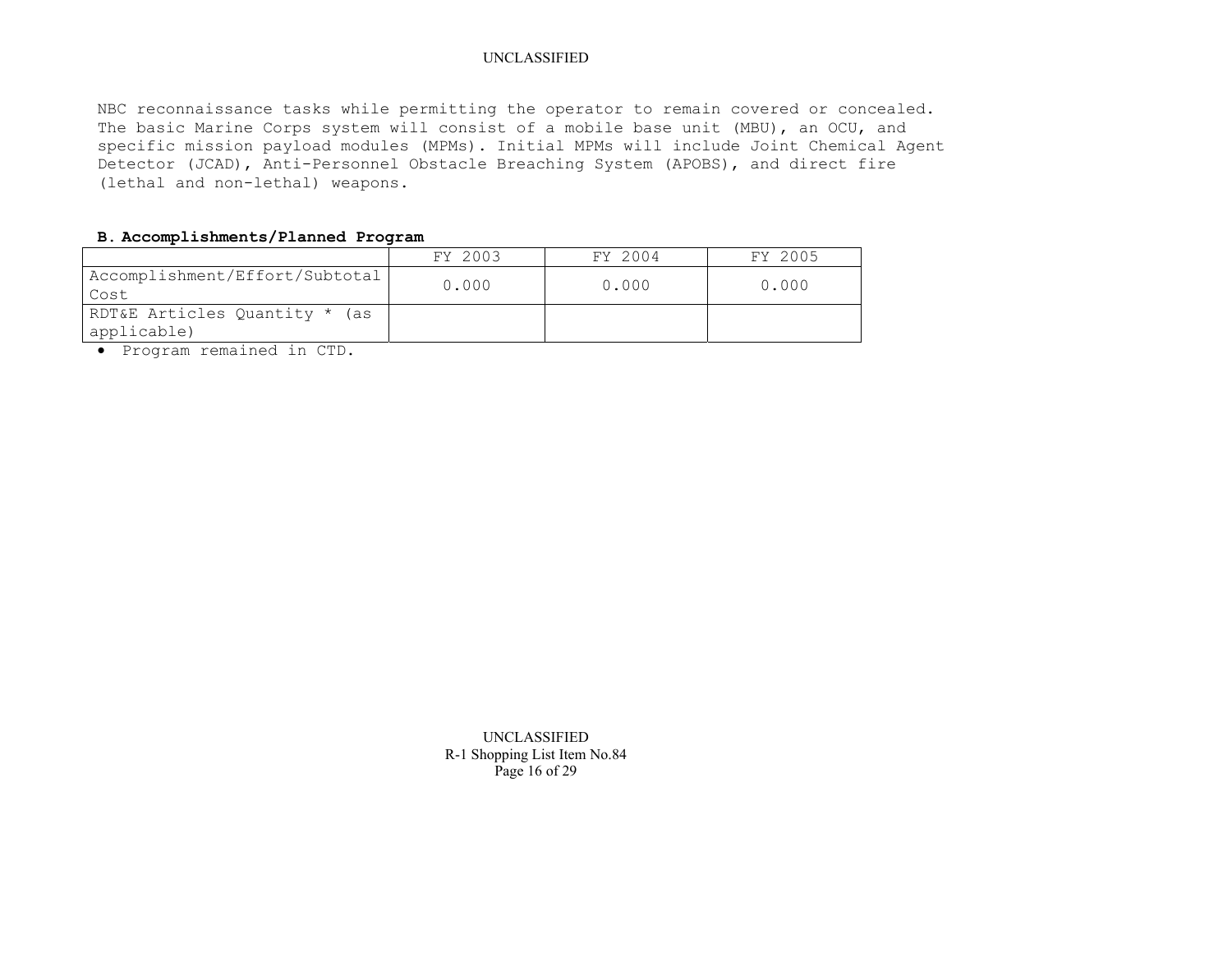|                                              | FY 2003 | FY 2004 | FY 2005 |
|----------------------------------------------|---------|---------|---------|
| Accomplishment/Effort/Subtotal<br>Cost       | 0.000   | 9.700   | 0.000   |
| RDT&E Articles Quantity * (as<br>applicable) |         |         |         |

• Complete detailed design of Gladiator.

• Complete Future Naval Capability demonstrations.

• Prepare Milestone B documentation.

• Obtain Milestone B approval, initiate System Design and Development (SDD).

|                                              | FY 2003 | FY 2004 | FY 2005 |
|----------------------------------------------|---------|---------|---------|
| Accomplishment/Effort/Subtotal<br>Cost       | 0.000   | 0.000   | 5.165   |
| RDT&E Articles Quantity * (as<br>applicable) |         |         |         |

• Complete build of 6 EDMs for DT/OT.

• Complete DT/OT.

• Complete Log Demo.

• Prepare MS C documentation.

### **C. Other Program Funding Summary:**

Gladiator is a cooperative program of the Office of Naval Research and the DoD Joint Robotics Program. The ONR is responsible for funding the major portion of the technology demonstration, while the JRP continues to manage the Gladiator program through SDD to production in support of Marine Corps requirements. FNC funding, under Autonomous Operations is:

FY 2002 5.000 million FY 2003 2.500 million FY 2004 1.500 million

### **D. Acquisition Strategy:**

Not Applicable

UNCLASSIFIED R-1 Shopping List Item No.84 Page 17 of 29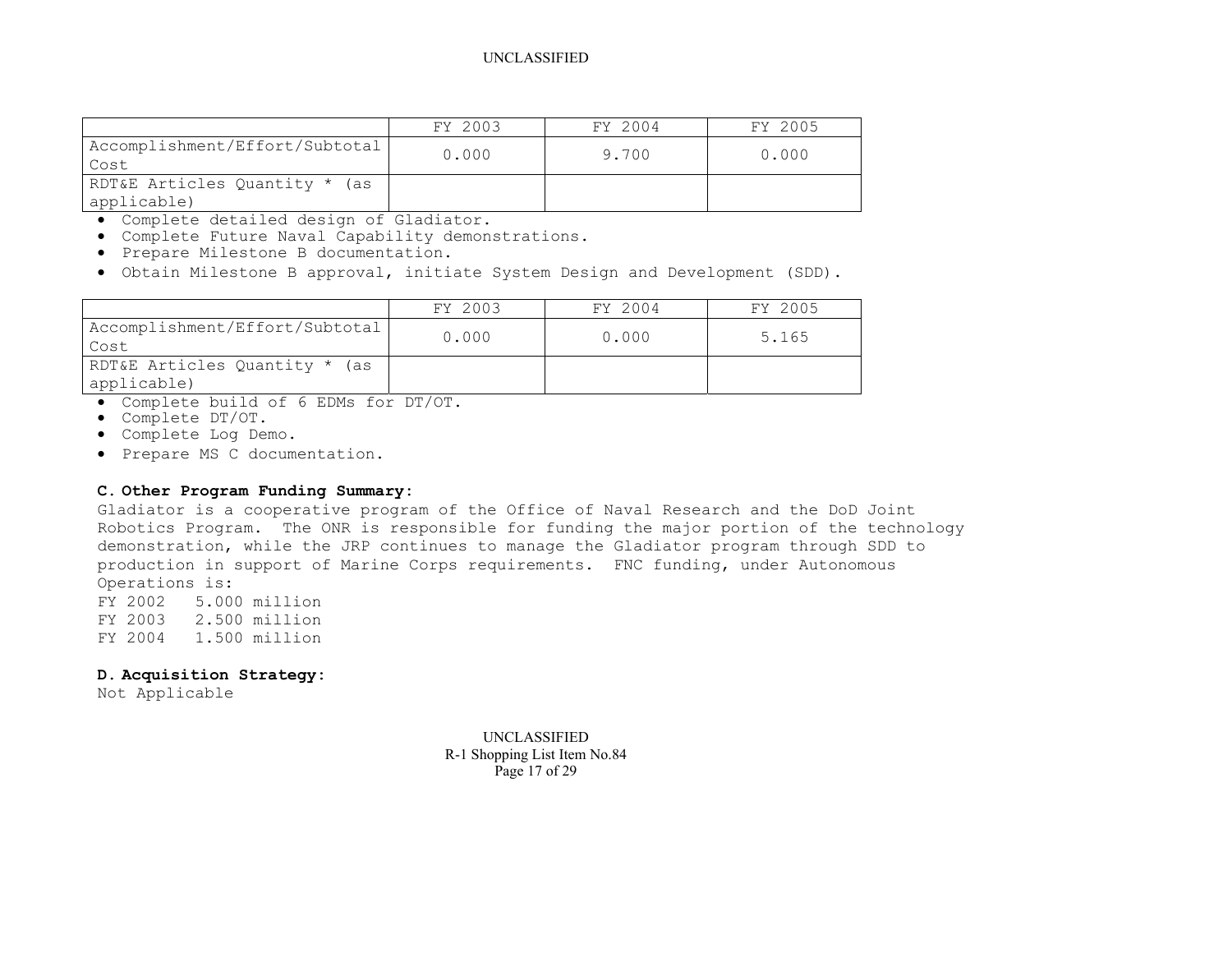#### **E. Major Performers:**

Not Applicable

UNCLASSIFIED R-1 Shopping List Item No.84 Page 18 of 29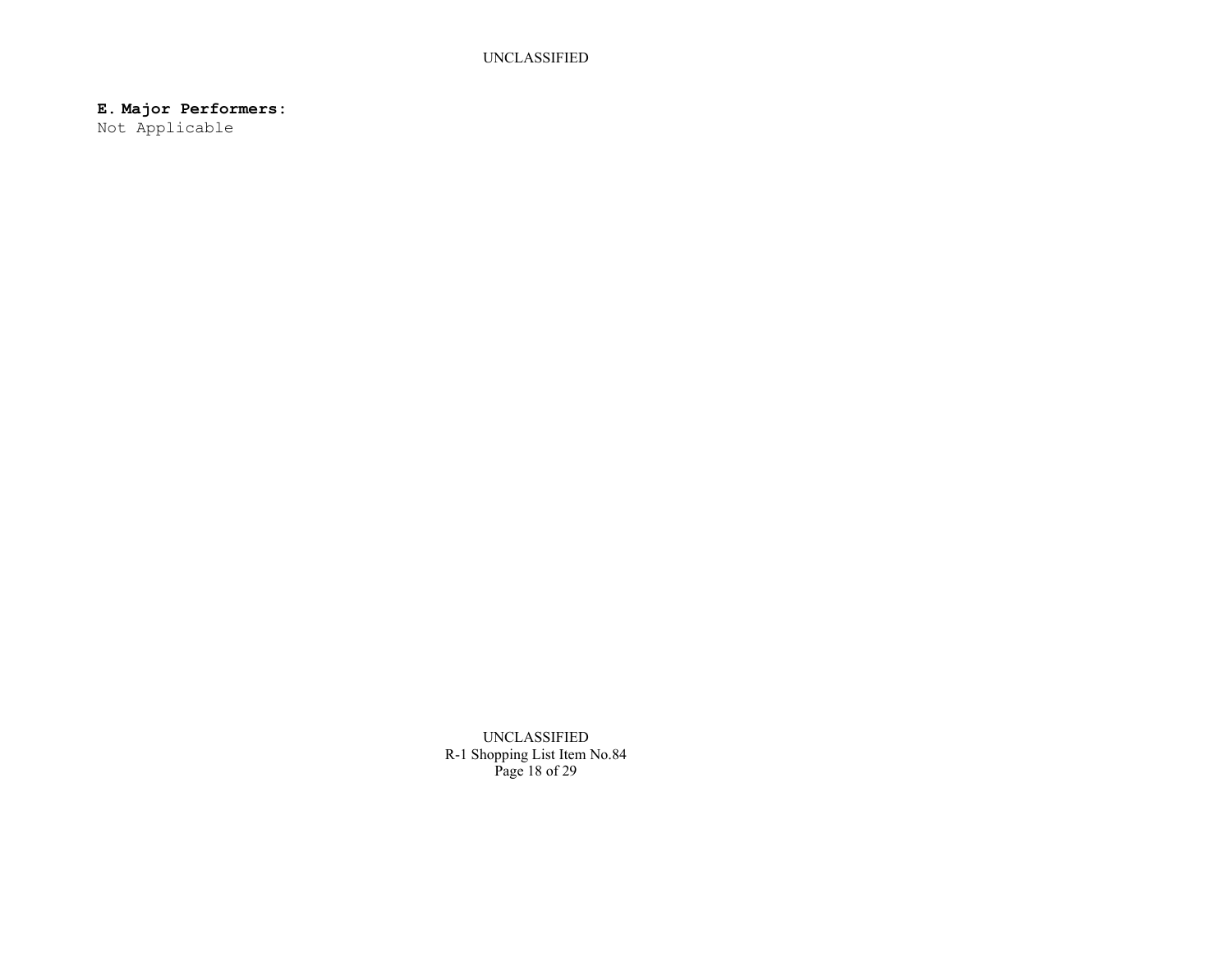| <b>Exhibit R-3 Cost Analysis (page 1)</b>                                 |                              |                                      |                             |               |                       |              | Date:                 | February-2004 |                       |                     |               |                                |
|---------------------------------------------------------------------------|------------------------------|--------------------------------------|-----------------------------|---------------|-----------------------|--------------|-----------------------|---------------|-----------------------|---------------------|---------------|--------------------------------|
| DEFENSE-WIDE                                                              |                              |                                      | Program Element             |               |                       |              | Gladiator             |               |                       |                     |               |                                |
| <b>BUDGET ACTIVITY 5</b>                                                  |                              |                                      |                             | PE 0604709D8Z |                       |              |                       |               |                       |                     |               |                                |
| <b>Cost Categories</b><br>(Tailor to WBS, or System/Item<br>Requirements) | Contract<br>Method &<br>Type | Performing<br>Activity &<br>Location | Total<br><b>PYs</b><br>Cost | 2003<br>Cost  | 2003<br>Award<br>Date | 2004<br>Cost | 2004<br>Award<br>Date | 2005<br>Cost  | 2005<br>Award<br>Date | Cost To<br>Complete | Total<br>Cost | Target<br>Value of<br>Contract |
| Primary Hardware Development                                              | CPFF                         |                                      |                             |               |                       | 5.264        |                       | 2.444         |                       |                     |               |                                |
| Ancilliary Hardware Development                                           |                              |                                      |                             |               |                       |              |                       |               |                       |                     |               |                                |
| <b>Systems Engineering</b>                                                |                              |                                      |                             |               |                       | 2.223        |                       | 0.102         |                       |                     |               |                                |
| Licenses                                                                  |                              |                                      |                             |               |                       |              |                       |               |                       |                     |               |                                |
| Tooling                                                                   |                              |                                      |                             |               |                       | 0.052        |                       | 0.052         |                       |                     |               |                                |
| <b>GFE</b>                                                                |                              |                                      |                             |               |                       |              |                       |               |                       |                     |               |                                |
| <b>Award Fees</b>                                                         |                              |                                      |                             |               |                       |              |                       |               |                       |                     |               |                                |
| <b>Subtotal Product Development</b>                                       |                              |                                      |                             | 0.000         |                       | 7.539        |                       | 2.598         |                       |                     |               |                                |
| Development Support                                                       |                              |                                      |                             |               |                       | 0.095        |                       | 0.052         |                       |                     |               |                                |
| Software Development                                                      |                              |                                      |                             |               |                       | 0.086        |                       | 0.086         |                       |                     |               |                                |
| <b>Training Development</b>                                               |                              |                                      |                             |               |                       | 0.046        |                       | 0.046         |                       |                     |               |                                |
| <b>Integrated Logistics Support</b>                                       |                              |                                      |                             |               |                       | 0.085        |                       | 0.085         |                       |                     |               |                                |
| Configuration Management                                                  |                              |                                      |                             |               |                       | 0.075        |                       | 0.075         |                       |                     |               |                                |
| <b>Technical Data</b>                                                     |                              |                                      |                             |               |                       |              |                       |               |                       |                     |               |                                |
| <b>GFE</b>                                                                |                              |                                      |                             |               |                       |              |                       |               |                       |                     |               |                                |
| Subtotal Support                                                          |                              |                                      |                             | 0.000         |                       | 0.387        |                       | 0.344         |                       |                     |               |                                |
| Remarks:                                                                  |                              |                                      |                             |               |                       |              |                       |               |                       |                     |               |                                |

UNCLASSIFIED R-1 Shopping List Item No.84 Page 19 of 29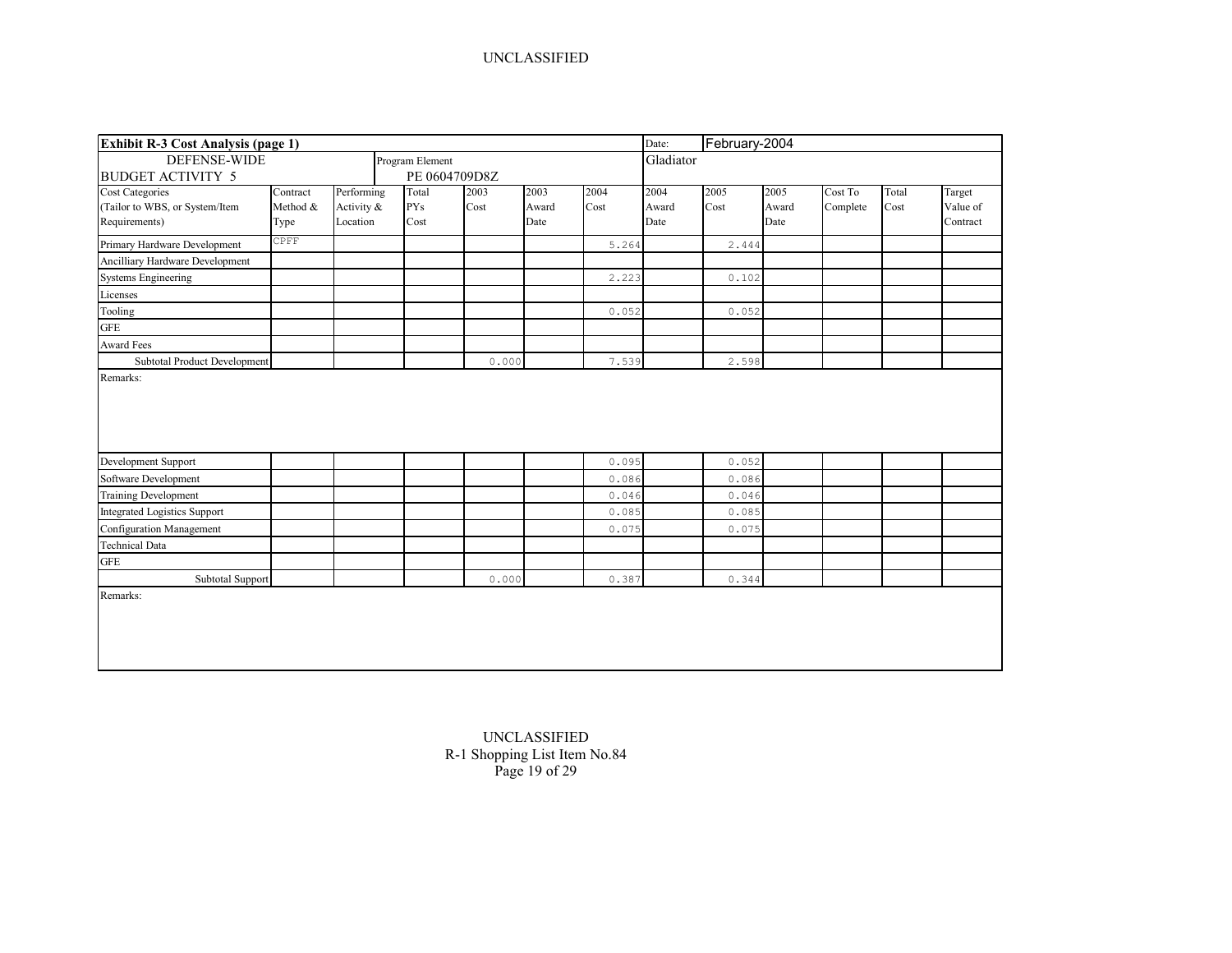| <b>Exhibit R-3 Cost Analysis (page 2)</b>                  |          |            |                 |       |       |       | Date:     | February-2004 |       |          |       |          |
|------------------------------------------------------------|----------|------------|-----------------|-------|-------|-------|-----------|---------------|-------|----------|-------|----------|
| <b>DEFENSE-WIDE</b>                                        |          |            | Program Element |       |       |       | Gladiator |               |       |          |       |          |
| <b>BUDGET ACTIVITY 5</b>                                   |          |            | PE 0604709D8Z   |       |       |       |           |               |       |          |       |          |
| Cost Categories                                            | Contract | Performing | Total           | 2003  | 2003  | 2004  | 2004      | 2005          | 2005  | Cost To  | Total | Target   |
| (Tailor to WBS, or System/Item                             | Method & | Activity & | <b>PYs</b>      | Cost  | Award | Cost  | Award     | Cost          | Award | Complete | Cost  | Value of |
| Requirements)                                              | Type     | Location   | Cost            |       | Date  |       | Date      |               | Date  |          |       | Contract |
| DT                                                         |          |            |                 |       |       | 1.451 |           | 2.000         |       |          |       |          |
| <b>IOT&amp;E</b>                                           |          |            |                 |       |       |       |           |               |       |          |       |          |
| <b>Initial Verification Testing</b>                        |          |            |                 |       |       |       |           |               |       |          |       |          |
|                                                            |          |            |                 |       |       |       |           |               |       |          |       |          |
|                                                            |          |            |                 |       |       |       |           |               |       |          |       |          |
|                                                            |          |            |                 |       |       |       |           |               |       |          |       |          |
|                                                            |          |            |                 |       |       |       |           |               |       |          |       |          |
| Subtotal T&E                                               |          |            |                 | 0.000 |       | 1.451 |           | 2.000         |       |          |       |          |
|                                                            |          |            |                 |       |       |       |           |               |       |          |       |          |
|                                                            |          |            |                 |       |       |       |           |               |       |          |       |          |
| Contractor Engineering Support                             |          |            |                 |       |       | 0.038 |           | 0.038         |       |          |       |          |
| Government Engineering Support                             |          |            |                 |       |       | 0.225 |           | 0.125         |       |          |       |          |
| Program Management Support<br>Program Management Personnel |          |            |                 |       |       | 0.060 |           | 0.060         |       |          |       |          |
| Travel                                                     |          |            |                 |       |       |       |           |               |       |          |       |          |
| Labor (Research Personnel)                                 |          |            |                 |       |       |       |           |               |       |          |       |          |
| Miscellaneous                                              |          |            |                 |       |       |       |           |               |       |          |       |          |
| Subtotal Management                                        |          |            |                 | 0.000 |       | 0.323 |           | 0.223         |       |          |       |          |
| Remarks:                                                   |          |            |                 |       |       |       |           |               |       |          |       |          |
|                                                            |          |            |                 |       |       |       |           |               |       |          |       |          |
|                                                            |          |            |                 |       |       |       |           |               |       |          |       |          |
|                                                            |          |            |                 |       |       |       |           |               |       |          |       |          |
|                                                            |          |            |                 |       |       |       |           |               |       |          |       |          |
| <b>Total Cost</b>                                          |          |            | 0.000           | 0.000 |       | 9.700 |           | 5.165         |       |          |       |          |
| Remarks:                                                   |          |            |                 |       |       |       |           |               |       |          |       |          |

R-1 Shopping List Item No.84 Page 20 of 29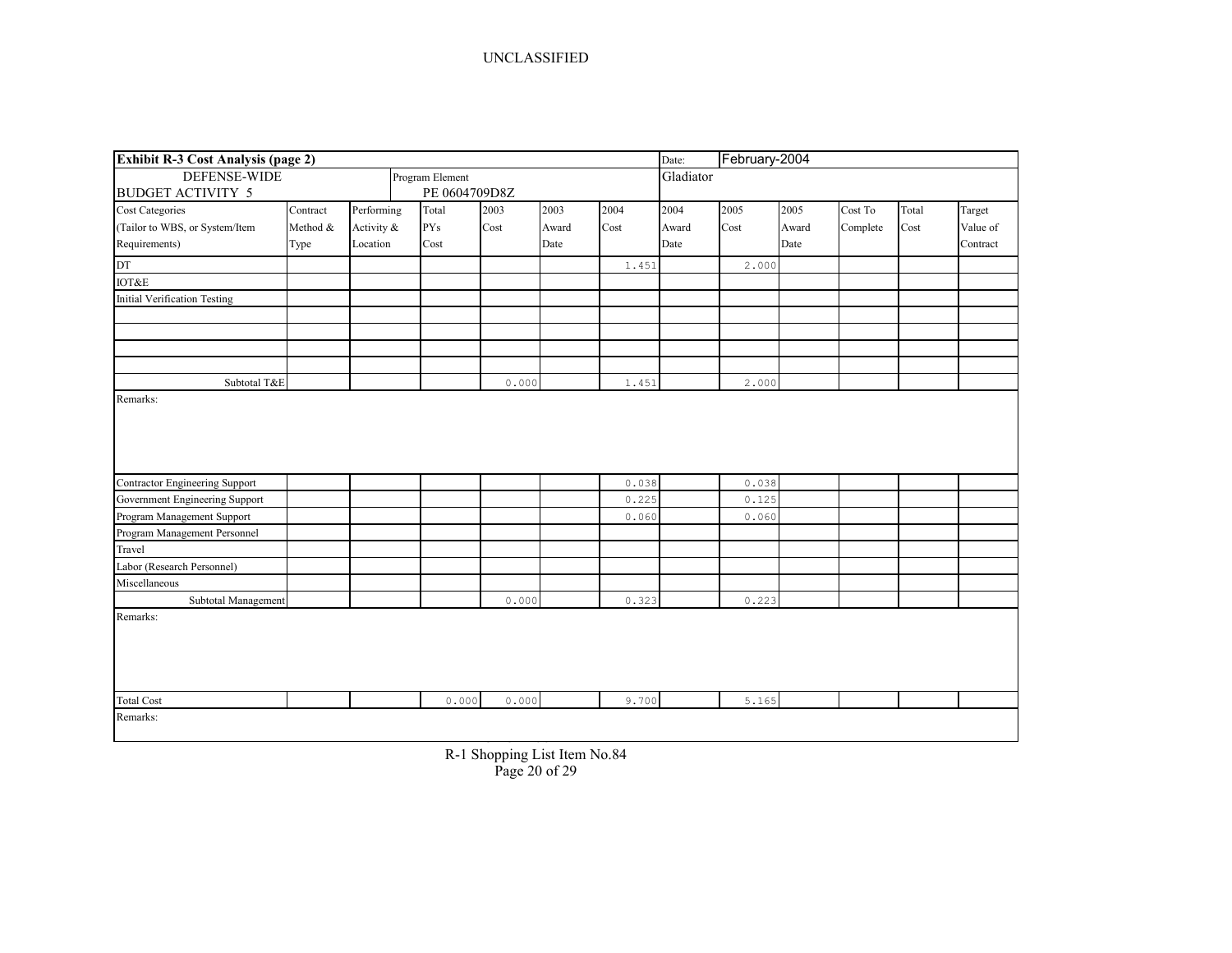|                                | <b>Exhibit R-4, Schedule Profile</b><br>Appropriation/Budget Activity<br>Program Element Number and Name<br>PE 0604709D8Z - Joint Robotics Program |                |                |                |  |                |                |                |  |                |                |                |              |                |                 |                | Date: February 2004 |                |                |                 |                |                |              |                |                         |                |                         |                |                |                |                |                |                |
|--------------------------------|----------------------------------------------------------------------------------------------------------------------------------------------------|----------------|----------------|----------------|--|----------------|----------------|----------------|--|----------------|----------------|----------------|--------------|----------------|-----------------|----------------|---------------------|----------------|----------------|-----------------|----------------|----------------|--------------|----------------|-------------------------|----------------|-------------------------|----------------|----------------|----------------|----------------|----------------|----------------|
|                                |                                                                                                                                                    |                |                |                |  |                |                |                |  |                |                |                |              |                |                 |                |                     |                |                |                 |                |                |              |                |                         |                | Project Number and Name |                |                |                |                |                |                |
| DEFENSE WIDE RDT&E/B.A. #5     |                                                                                                                                                    |                |                |                |  |                |                |                |  |                |                |                |              |                |                 |                |                     |                |                |                 |                |                |              |                |                         |                | <b>GLADIATOR</b>        |                |                |                |                |                |                |
| Fiscal Year                    |                                                                                                                                                    |                | 2001           |                |  |                | 2002           |                |  |                | 2003           |                |              |                | 2004            |                |                     | 2005           |                |                 | 2006           |                |              |                | 2007                    |                |                         |                | 2008           |                | 2009           |                |                |
|                                |                                                                                                                                                    | $\overline{2}$ | $\overline{3}$ | $\overline{4}$ |  | $\overline{2}$ | $\overline{3}$ | $\overline{4}$ |  | $\overline{2}$ | $\overline{3}$ | $\overline{4}$ | $\mathbf{1}$ | $\overline{c}$ | $\overline{3}$  | $\overline{4}$ | $\overline{2}$      | $\overline{3}$ | $\overline{4}$ | $\overline{2}$  | $\overline{3}$ | $\overline{4}$ | $\mathbf{1}$ | $\overline{2}$ | $\overline{\mathbf{3}}$ | $\overline{4}$ | $\overline{1}$          | $\overline{2}$ | $\overline{3}$ | $\overline{4}$ | $\overline{2}$ | $\overline{3}$ | $\overline{4}$ |
| Acquisition                    |                                                                                                                                                    |                |                |                |  |                |                |                |  |                |                |                |              |                |                 |                |                     |                |                |                 |                |                |              |                |                         |                |                         |                |                |                |                |                |                |
| Milestones                     |                                                                                                                                                    |                |                |                |  |                |                |                |  |                |                |                |              |                |                 |                |                     |                |                |                 |                |                |              |                |                         |                |                         |                |                |                |                |                |                |
|                                |                                                                                                                                                    |                |                |                |  |                |                |                |  |                |                |                |              |                |                 |                |                     |                |                | MS <sub>C</sub> |                |                |              |                |                         |                |                         |                |                |                |                |                |                |
| Prototype<br>Phase             |                                                                                                                                                    |                |                |                |  |                |                |                |  |                |                |                |              |                | MS <sub>B</sub> |                |                     |                |                |                 |                |                |              |                |                         | ₽UΕ            |                         |                |                |                |                |                |                |
|                                |                                                                                                                                                    |                |                |                |  |                |                |                |  |                |                |                |              |                |                 |                |                     |                |                |                 |                |                |              |                |                         |                |                         |                |                |                |                |                |                |
| Program                        |                                                                                                                                                    |                |                |                |  |                |                |                |  |                |                |                |              |                |                 |                |                     |                |                |                 |                |                |              |                |                         |                |                         |                |                |                |                |                |                |
| Milestones                     |                                                                                                                                                    |                |                |                |  |                |                |                |  |                |                |                |              |                |                 |                |                     |                |                |                 |                |                |              |                |                         |                |                         |                |                |                |                |                |                |
|                                |                                                                                                                                                    |                |                |                |  |                |                |                |  |                |                |                |              |                |                 |                |                     |                |                |                 |                |                |              |                |                         |                |                         |                |                |                |                |                |                |
| Log Demo                       |                                                                                                                                                    |                |                |                |  |                |                |                |  |                |                |                |              |                |                 |                |                     |                |                |                 |                |                |              |                |                         |                |                         |                |                |                |                |                |                |
|                                |                                                                                                                                                    |                |                |                |  |                |                |                |  |                |                |                |              |                |                 |                |                     |                |                |                 |                |                |              |                |                         |                |                         |                |                |                |                |                |                |
| T&E                            |                                                                                                                                                    |                |                |                |  |                |                |                |  |                |                |                |              |                |                 |                |                     |                |                |                 |                |                |              |                |                         |                |                         |                |                |                |                |                |                |
| Milestones                     |                                                                                                                                                    |                |                |                |  |                |                |                |  |                |                |                |              |                |                 |                |                     |                |                |                 |                |                |              |                |                         |                |                         |                |                |                |                |                |                |
|                                |                                                                                                                                                    |                |                |                |  |                |                |                |  |                |                |                |              |                |                 |                |                     |                |                |                 |                |                |              |                |                         |                |                         |                |                |                |                |                |                |
| Independent                    |                                                                                                                                                    |                |                |                |  |                |                |                |  |                |                |                |              |                |                 |                |                     |                |                |                 |                |                |              |                |                         |                |                         |                |                |                |                |                |                |
| Verification                   |                                                                                                                                                    |                |                |                |  |                |                |                |  |                |                |                |              |                |                 |                |                     |                |                |                 |                |                |              |                |                         |                |                         |                |                |                |                |                |                |
| Test<br>DT                     |                                                                                                                                                    |                |                |                |  |                |                |                |  |                |                |                |              |                |                 |                |                     | DT             |                |                 |                |                |              |                |                         |                |                         |                |                |                |                |                |                |
| <b>OT</b>                      |                                                                                                                                                    |                |                |                |  |                |                |                |  |                |                |                |              |                |                 |                |                     |                |                |                 |                |                |              | IOT&E          |                         |                |                         |                |                |                |                |                |                |
| $\ensuremath{\mathrm{IOT\&E}}$ |                                                                                                                                                    |                |                |                |  |                |                |                |  |                |                |                |              |                |                 |                |                     |                | <b>OT</b>      |                 |                |                |              |                |                         |                |                         |                |                |                |                |                |                |
| Production                     |                                                                                                                                                    |                |                |                |  |                |                |                |  |                |                |                |              |                |                 |                |                     |                |                |                 |                |                |              |                |                         |                |                         |                |                |                |                |                |                |
| Milestones                     |                                                                                                                                                    |                |                |                |  |                |                |                |  |                |                |                |              |                |                 |                |                     |                |                |                 |                |                |              |                |                         |                |                         |                |                |                |                |                |                |
| LRIP FY 06                     |                                                                                                                                                    |                |                |                |  |                |                |                |  |                |                |                |              |                |                 |                |                     |                |                | LRIP $star$     |                |                |              |                |                         |                |                         |                |                |                |                |                |                |
|                                |                                                                                                                                                    |                |                |                |  |                |                |                |  |                |                |                |              |                |                 |                |                     |                |                |                 |                |                |              |                |                         |                |                         |                |                |                |                |                |                |
| FRP FY 07                      |                                                                                                                                                    |                |                |                |  |                |                |                |  |                |                |                |              |                |                 |                |                     |                |                |                 |                |                |              |                | FRP start               |                |                         |                |                |                |                |                |                |
|                                |                                                                                                                                                    |                |                |                |  |                |                |                |  |                |                |                |              |                |                 |                |                     |                |                |                 |                |                |              |                |                         |                |                         |                |                |                |                |                |                |
| Deliveries                     |                                                                                                                                                    |                |                |                |  |                |                |                |  |                |                |                |              |                |                 |                |                     |                |                |                 |                |                |              |                | 44                      |                |                         | 44             |                |                | 47             |                |                |
|                                |                                                                                                                                                    |                |                |                |  |                |                |                |  |                |                |                |              |                |                 |                |                     |                |                |                 |                |                |              |                |                         |                |                         |                |                |                |                |                |                |

R-4 Schedule Profile

UNCLASSIFIED R-1 Shopping List Item No.84 Page 21 of 29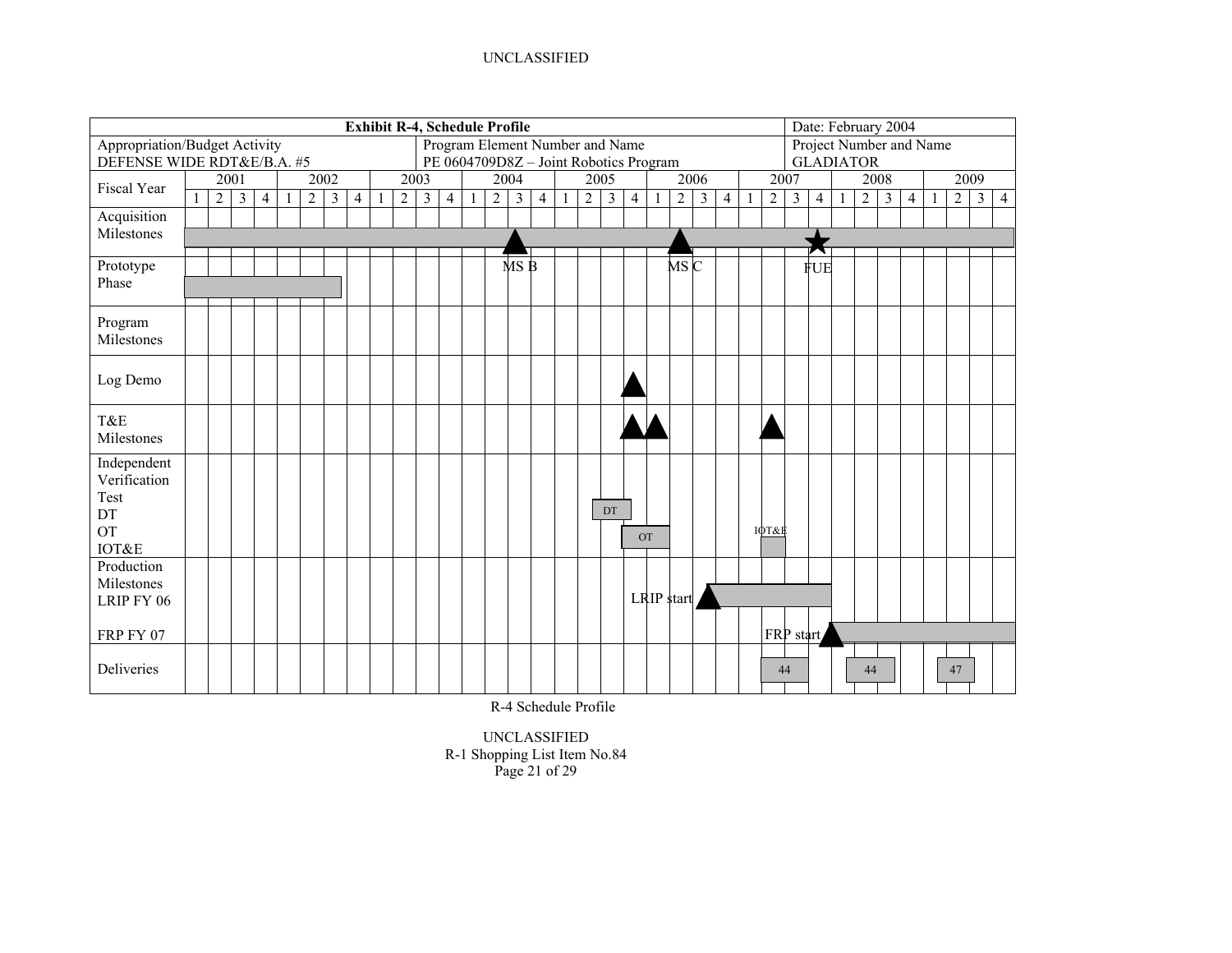UNCLASSIFIED R-1 Shopping List Item No.84 Page 22 of 29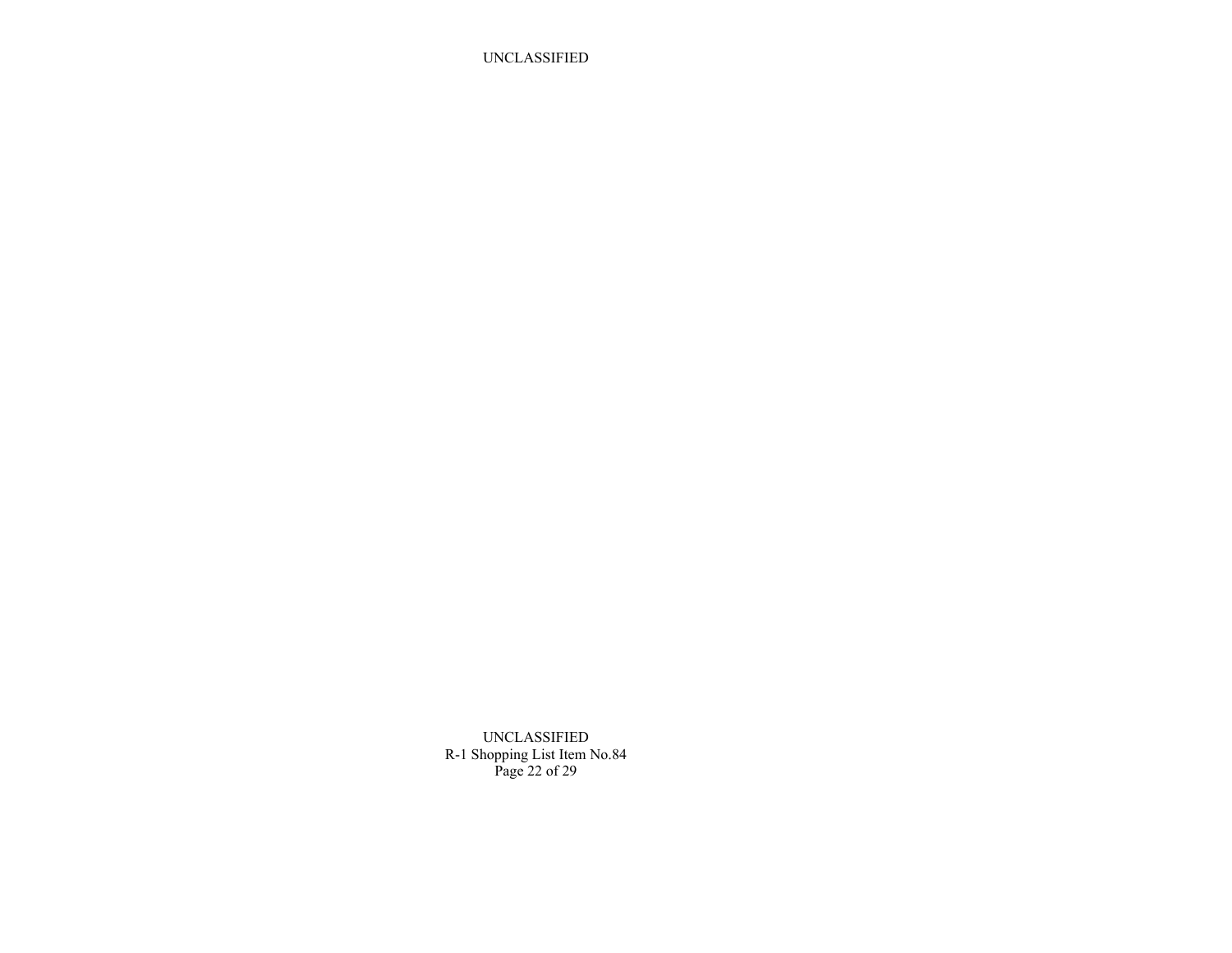|                                                                                                                  | Exhibit R-4a, Schedule Detail                                           |         |         |        | Date: February 2004                  |        |               |        |               |
|------------------------------------------------------------------------------------------------------------------|-------------------------------------------------------------------------|---------|---------|--------|--------------------------------------|--------|---------------|--------|---------------|
| Appropriation/Budget Activity<br>Research, Development, Test &<br>Evaluation, Defense-Wide, Budget<br>Activity 5 | Program Element Number and Name<br>PE 0604709D8Z Joint Robotics Program |         |         |        | Project Number and Name<br>Gladiator |        |               |        |               |
| Schedule Profile                                                                                                 |                                                                         | FY 2001 | FY 2002 | FY2003 | FY2004                               | FY2005 | <b>FY2006</b> | FY2007 | <b>FY2008</b> |
| Milestone A                                                                                                      |                                                                         |         |         |        |                                      |        |               |        |               |
| <b>Contract Preparation</b>                                                                                      |                                                                         |         | $1-2Q$  |        |                                      |        |               |        |               |
| <b>CTD Contract Award</b>                                                                                        |                                                                         |         | 2Q      |        |                                      |        |               |        |               |
| <b>CTD</b>                                                                                                       |                                                                         |         | $2-4Q$  | $1-4Q$ |                                      |        |               |        |               |
| Milestone B                                                                                                      |                                                                         |         |         |        | 3Q                                   |        |               |        |               |
| <b>Contract Preparation</b>                                                                                      |                                                                         |         |         |        | $2-4Q$                               |        |               |        |               |
| <b>SDD Contract Award</b>                                                                                        |                                                                         |         |         |        | 4Q                                   |        |               |        |               |
| <b>SDD</b>                                                                                                       |                                                                         |         |         |        | $3-4Q$                               | $1-4Q$ |               |        |               |
| Developmental Test                                                                                               |                                                                         |         |         |        |                                      | $3-4Q$ |               |        |               |
| Log Demo                                                                                                         |                                                                         |         |         |        |                                      | 4Q     |               |        |               |
| <b>Operational Test</b>                                                                                          |                                                                         |         |         |        |                                      | 4Q     | 1Q            |        |               |
| Milestone C                                                                                                      |                                                                         |         |         |        |                                      |        | 2Q            |        |               |
| Low Rate Initial Production                                                                                      |                                                                         |         |         |        |                                      |        | 2Q            |        |               |
| IOT&E                                                                                                            |                                                                         |         |         |        |                                      |        |               | 2Q     |               |
| Full Rate Production                                                                                             |                                                                         |         |         |        |                                      |        | 4Q            |        |               |
| First Unit Equipped                                                                                              |                                                                         |         |         |        |                                      |        |               | 4Q     |               |

R-4a Schedule Profile

UNCLASSIFIED R-1 Shopping List Item No.84 Page 23 of 29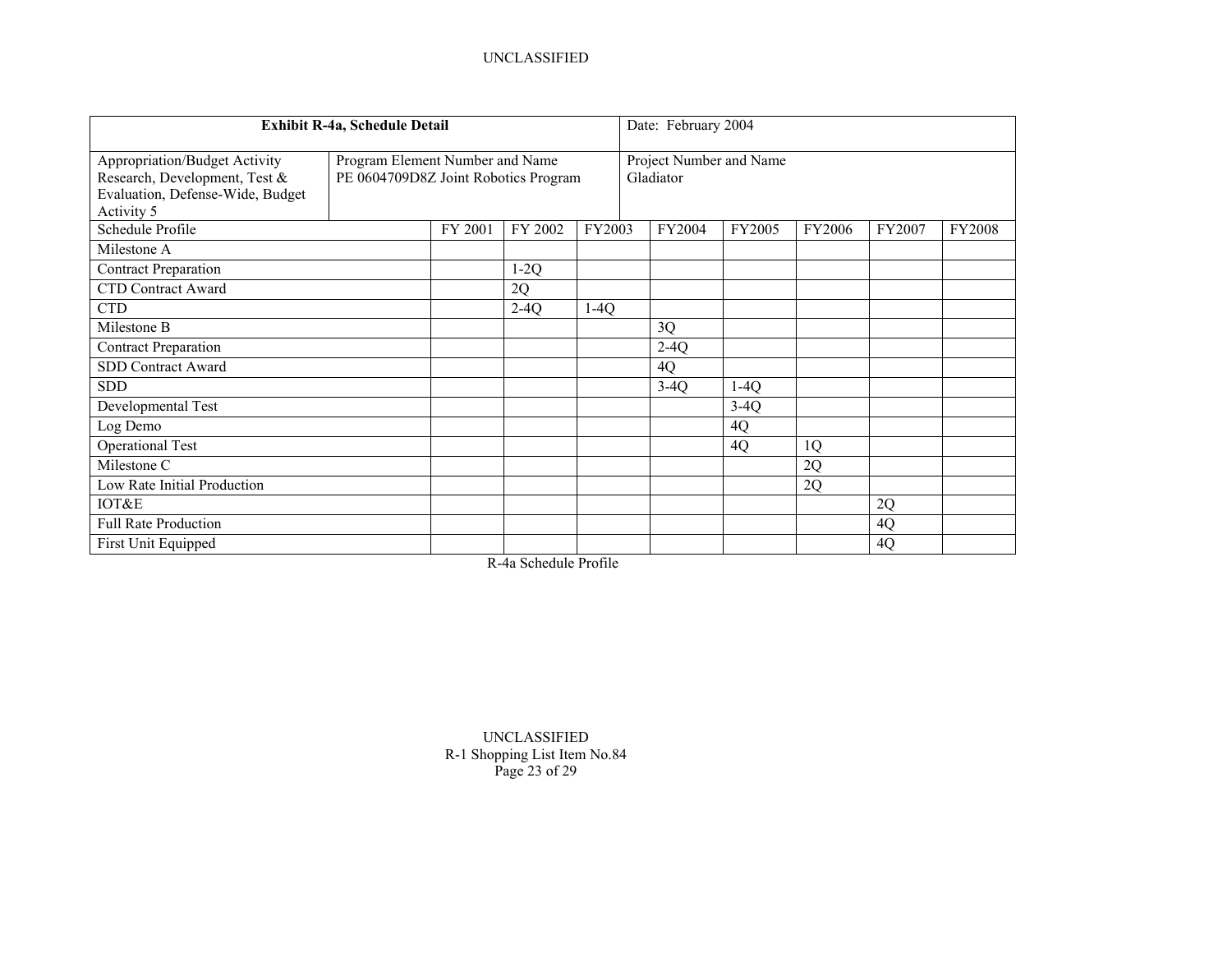| Exhibit R-2a, RDT&E Budget Item Justification            |         |         |         |                                                       |         | Date: February 2004 |         |
|----------------------------------------------------------|---------|---------|---------|-------------------------------------------------------|---------|---------------------|---------|
| APPROPRIATION/BUDGET ACTIVITY<br>DEFENSE WIDE RDT&E BA 5 |         |         |         | R-1 ITEM<br>NOMENCLATURE<br>JOINT ROBOTICS<br>PROGRAM |         | PE 0604709D8Z       |         |
| COST (\$ in millions)                                    | FY 2003 | FY 2004 | FY 2005 | FY 2006                                               | FY 2007 | FY 2008             | FY 2009 |
| MDARS-E                                                  | 12,700  | 1.581   | 3.480   | 3.550                                                 | 3.620   | 3.680               | 3.780   |

#### **A. Mission Description and Budget Item Justification:**

The Mobile Detection Assessment Response System – Exterior (MDARS-E) will provide commanders at Army, Air Force, Navy, and Defense Logistics Agency (DLA) facilities with the capability to conduct semi-autonomous, random patrols and surveillance activities, barrier assessment, and theft detection functions. MDARS-E can be used in a variety of installations: chemical storage facilities, general storage yards; depots; Arms, Ammunition, and explosives (AA&E) storage areas; air fields; rail-yards; and port facilities. The system will autonomously conduct surveillance activities, conduct lock interrogations, and assess the status of facility barriers such as AA&E storage bunkers. Capabilities include the detection of unauthorized personnel, verification of barriers and product status, and the remote investigation of an alarm source.

#### **B. Accomplishments/Planned Program**

|                                | FY 2003 | FY 2004 | FY 2005 |
|--------------------------------|---------|---------|---------|
| Accomplishment/Effort/Subtotal | 12.700  | 0.000   | 0.000   |
| Cost                           |         |         |         |
| RDT&E Articles Quantity * (as  |         |         |         |
| applicable)                    |         |         |         |

• Conduct Critical Design Review

- Identify Early User Appraisal (EUA) Activities for Army and Air Force Sites.
- Deliver First Pre-Production Platforms.
- Conduct Production Qualifications Test (PQT) 1a.
- Explore Tactical/Contingency Applications.
- Continue System Integration of Sensor Technologies.

UNCLASSIFIED R-1 Shopping List Item No.84 Page 24 of 29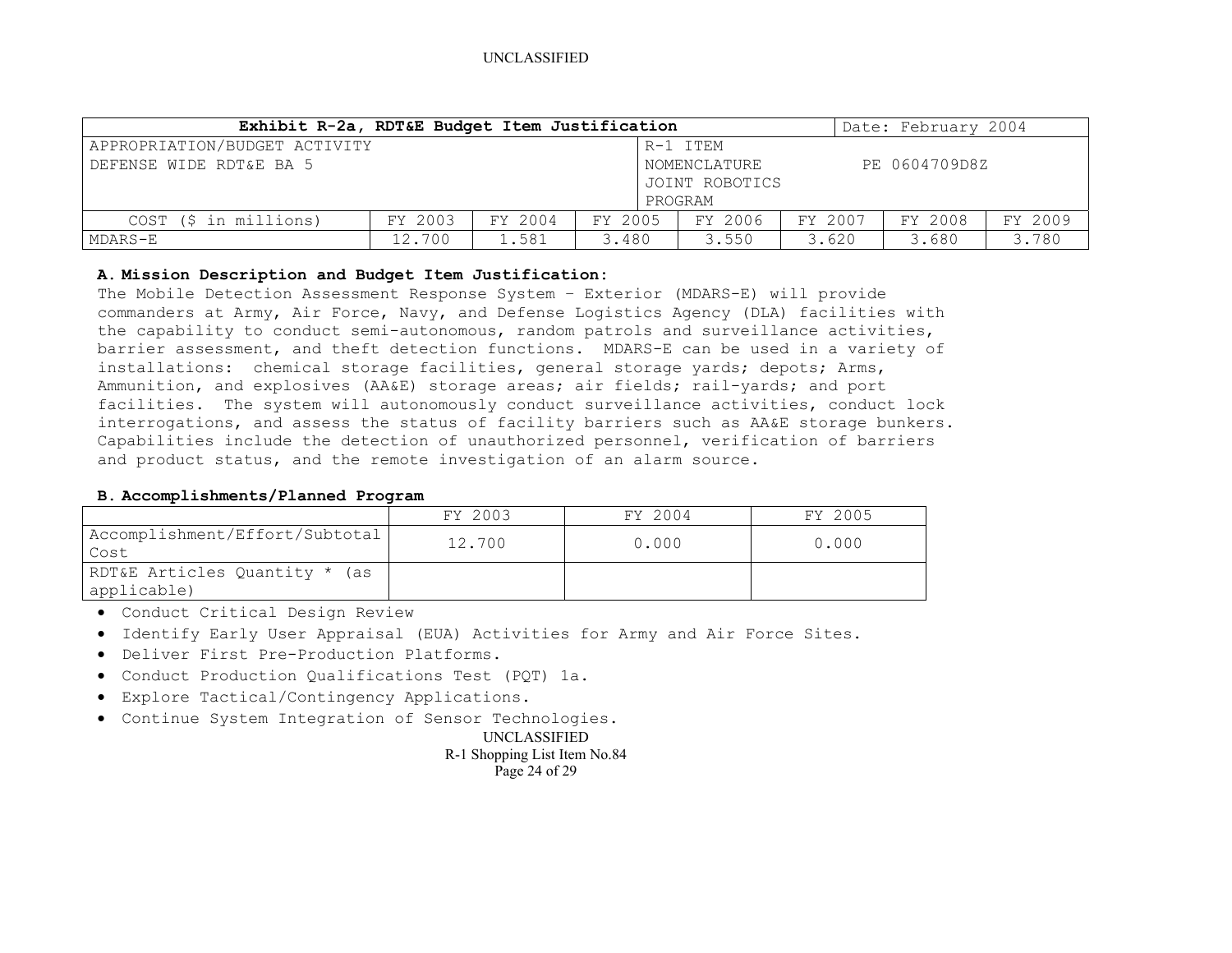• Continue C2 Software Engineering and Test.

|                                              | FY 2003 | FY 2004 | FY 2005 |
|----------------------------------------------|---------|---------|---------|
| Accomplishment/Effort/Subtotal<br>Cost       | 0.000   | 1.581   | 0.000   |
| RDT&E Articles Quantity * (as<br>applicable) |         |         |         |

• Conduct PQT 1b.

• Conduct Early User Appraisal Training (EUA) at Hawthorne Army Depot and Nellis Air Force Base, NV.

|                                              | FY 2003 | FY 2004 | FY 2005 |
|----------------------------------------------|---------|---------|---------|
| Accomplishment/Effort/Subtotal<br>Cost       | 0.000   | 0.000   | 3.480   |
| RDT&E Articles Quantity * (as<br>applicable) |         |         |         |

• Conduct PQT2.

• Conduct New Equipment Training.

• Initiate Initial Operational Test and Evaluation.

# **C. Other Program Funding Summary:**

Not Applicable

# **D. Acquisition Strategy:**

Not Applicable

# **E. Major Performers:**

Not Applicable

UNCLASSIFIED R-1 Shopping List Item No.84 Page 25 of 29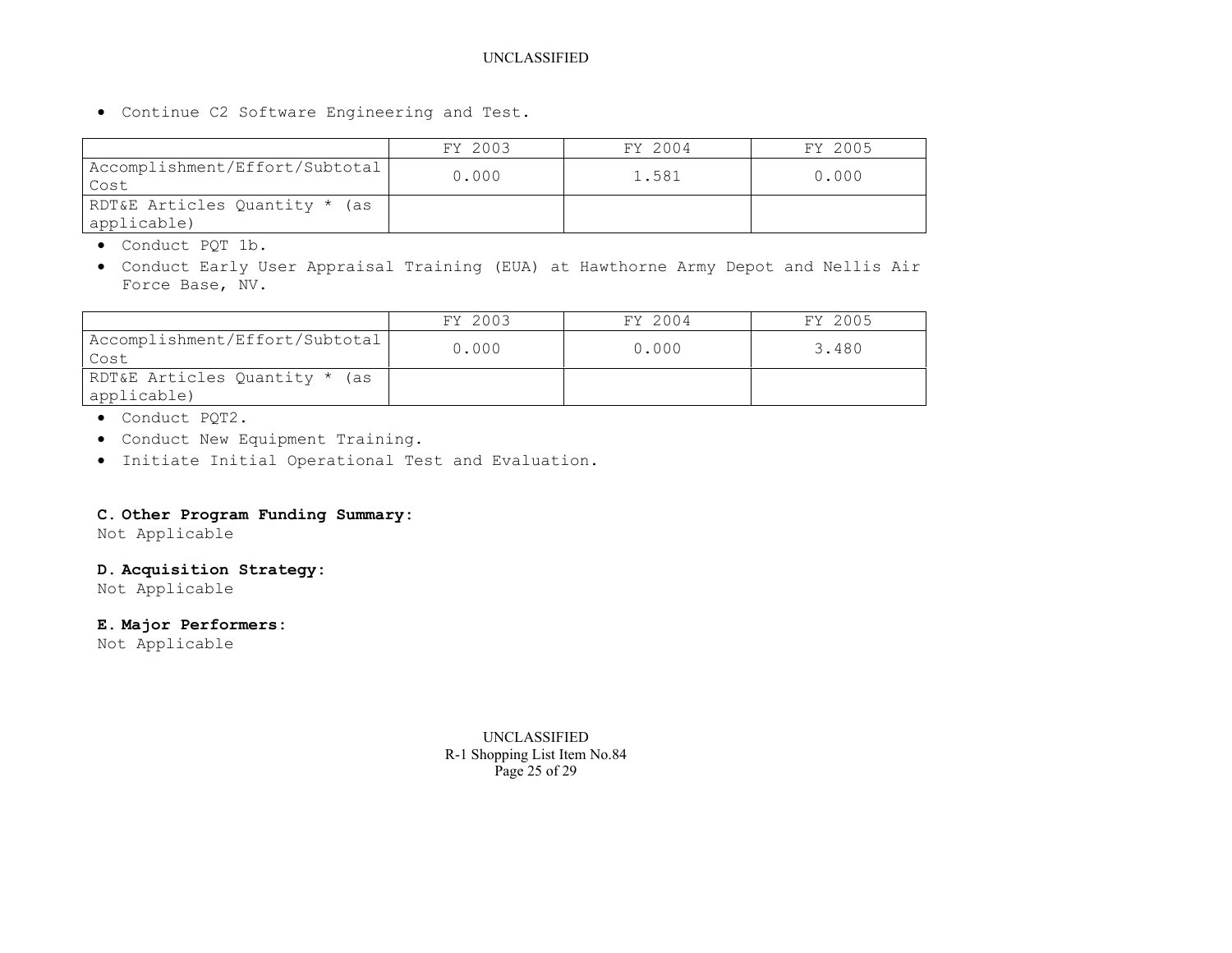| <b>Exhibit R-3 Cost Analysis (page 1)</b> |          |            |                  |        | Date: | February 2004 |                |       |       |          |       |          |
|-------------------------------------------|----------|------------|------------------|--------|-------|---------------|----------------|-------|-------|----------|-------|----------|
| <b>DEFENSE-WIDE</b>                       |          |            | Program Eleement |        |       |               | <b>MDARS-E</b> |       |       |          |       |          |
| <b>BUDGET ACTIVITY 5</b>                  |          |            | PE 0604709D8Z    |        |       |               |                |       |       |          |       |          |
| <b>Cost Categories</b>                    | Contract | Performing | Total            | 2003   | 2003  | 2004          | 2004           | 2005  | 2005  | Cost To  | Total | Target   |
| (Tailor to WBS, or System/Item            | Method & | Activity & | <b>PYs</b>       | Cost   | Award | Cost          | Award          | Cost  | Award | Complete | Cost  | Value of |
| Requirements)                             | Type     | Location   | Cost             |        | Date  |               | Date           |       | Date  |          |       | Contract |
| Primary Hardware Development              |          |            |                  | 12.700 |       | 1.581         |                | 3.480 |       |          |       |          |
| Ancilliary Hardware Development           |          |            |                  |        |       |               |                |       |       |          |       |          |
| <b>Systems Engineering</b>                |          |            |                  |        |       |               |                |       |       |          |       |          |
| Licenses                                  |          |            |                  |        |       |               |                |       |       |          |       |          |
| Tooling                                   |          |            |                  |        |       |               |                |       |       |          |       |          |
| <b>GFE</b>                                |          |            |                  |        |       |               |                |       |       |          |       |          |
| <b>Award Fees</b>                         |          |            |                  |        |       |               |                |       |       |          |       |          |
| Subtotal Product Development              |          |            |                  | 12.700 |       | 1.581         |                | 3.480 |       |          |       |          |
|                                           |          |            |                  |        |       |               |                |       |       |          |       |          |
| Development Support                       |          |            |                  |        |       |               |                |       |       |          |       |          |
| Software Development                      |          |            |                  |        |       |               |                |       |       |          |       |          |
| <b>Training Development</b>               |          |            |                  |        |       |               |                |       |       |          |       |          |
| <b>Integrated Logistics Support</b>       |          |            |                  |        |       |               |                |       |       |          |       |          |
| Configuration Management                  |          |            |                  |        |       |               |                |       |       |          |       |          |
| <b>Technical Data</b>                     |          |            |                  |        |       |               |                |       |       |          |       |          |
| <b>GFE</b>                                |          |            |                  |        |       |               |                |       |       |          |       |          |
| Subtotal Support                          |          |            |                  | 0.000  |       | 0.000         |                | 0.000 |       |          |       |          |
| Remarks:                                  |          |            |                  |        |       |               |                |       |       |          |       |          |

UNCLASSIFIED R-1 Shopping List Item No.84 Page 26 of 29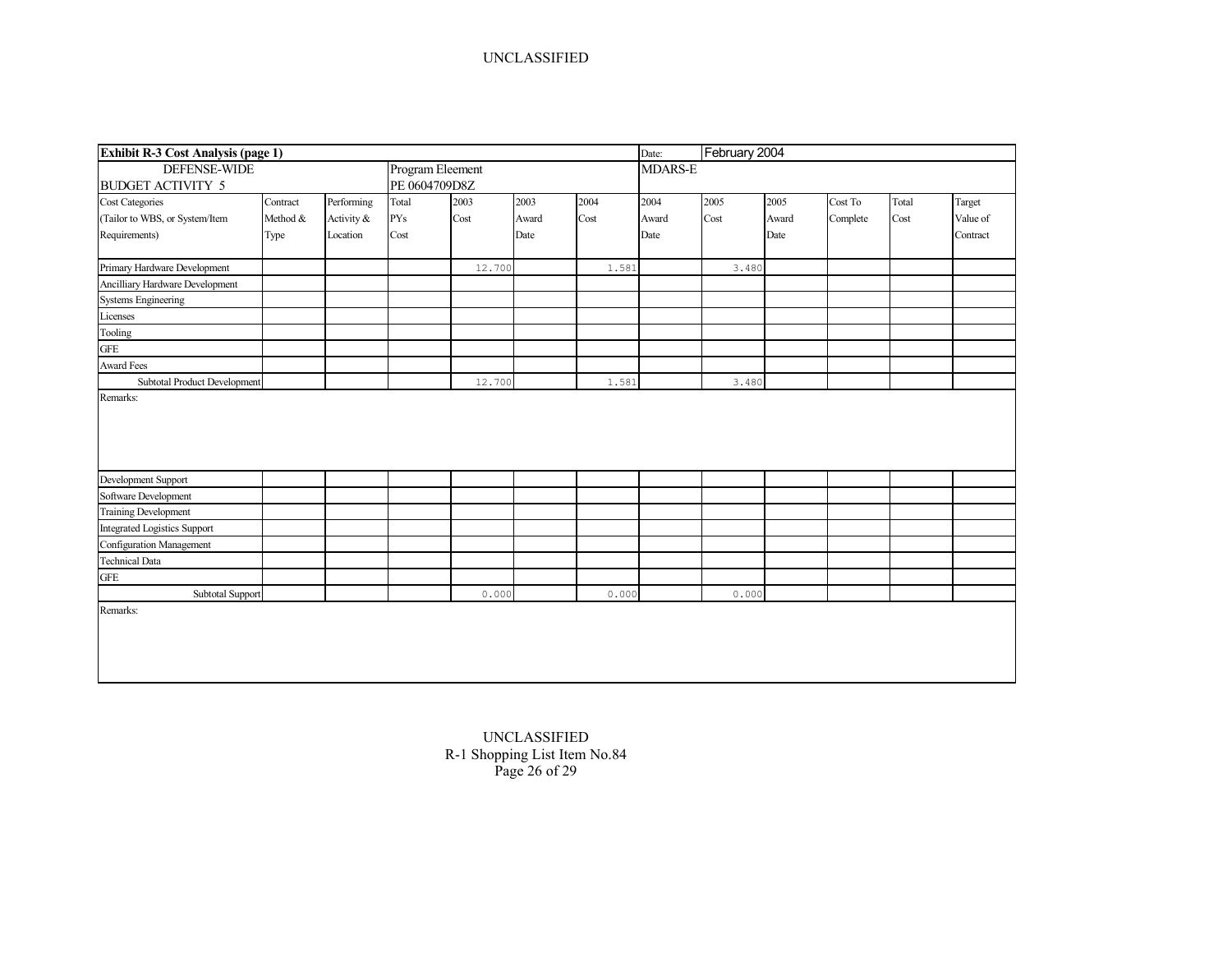| Exhibit R-3 Cost Analysis (page 2) |          |            |                 |               | Date: | February 2004 |                |       |       |          |       |          |
|------------------------------------|----------|------------|-----------------|---------------|-------|---------------|----------------|-------|-------|----------|-------|----------|
| <b>DEFENSE-WIDE</b>                |          |            | Program Element |               |       |               | <b>MDARS-E</b> |       |       |          |       |          |
| <b>BUDGET ACTIVITY 5</b>           |          |            |                 | PE 0604709D8Z |       |               |                |       |       |          |       |          |
| <b>Cost Categories</b>             | Contract | Performing | Total           | 2003          | 2003  | 2004          | 2004           | 2005  | 2005  | Cost To  | Total | Target   |
| (Tailor to WBS, or System/Item     | Method & | Activity & | Pys             | Cost          | Award | Cost          | Award          | Cost  | Award | Complete | Cost  | Value of |
| Requirements)                      | Type     | Location   | Cost            |               | Date  |               | Date           |       | Date  |          |       | Contract |
| DT                                 |          |            |                 |               |       |               |                |       |       |          |       |          |
| <b>IOT&amp;E</b>                   |          |            |                 |               |       |               |                |       |       |          |       |          |
|                                    |          |            |                 |               |       |               |                |       |       |          |       |          |
|                                    |          |            |                 |               |       |               |                |       |       |          |       |          |
|                                    |          |            |                 |               |       |               |                |       |       |          |       |          |
|                                    |          |            |                 |               |       |               |                |       |       |          |       |          |
|                                    |          |            |                 |               |       |               |                |       |       |          |       |          |
| Subtotal T&E<br>Remarks:           |          |            |                 | 0.000         |       | 0.000         |                | 0.000 |       |          |       |          |
|                                    |          |            |                 |               |       |               |                |       |       |          |       |          |
| Contractor Engineering Support     |          |            |                 |               |       |               |                |       |       |          |       |          |
| Government Engineering Support     |          |            |                 |               |       |               |                |       |       |          |       |          |
| Program Management Support         |          |            |                 |               |       |               |                |       |       |          |       |          |
| Program Management Personnel       |          |            |                 |               |       |               |                |       |       |          |       |          |
| Travel                             |          |            |                 |               |       |               |                |       |       |          |       |          |
| Labor (Research Personnel)         |          |            |                 |               |       |               |                |       |       |          |       |          |
| Miscellaneous                      |          |            |                 |               |       |               |                |       |       |          |       |          |
| Subtotal Management                |          |            |                 | 0.000         |       | 0.000         |                | 0.000 |       |          |       |          |
| Remarks:                           |          |            |                 |               |       |               |                |       |       |          |       |          |
|                                    |          |            |                 |               |       |               |                |       |       |          |       |          |
|                                    |          |            |                 |               |       |               |                |       |       |          |       |          |
|                                    |          |            |                 |               |       |               |                |       |       |          |       |          |
| <b>Total Cost</b>                  |          |            |                 | 12.700        |       | 1.581         |                | 3.480 |       |          |       |          |
| Remarks:                           |          |            |                 |               |       |               |                |       |       |          |       |          |
|                                    |          |            |                 |               |       |               |                |       |       |          |       |          |

UNCLASSIFIED R-1 Shopping List Item No.84 Page 27 of 29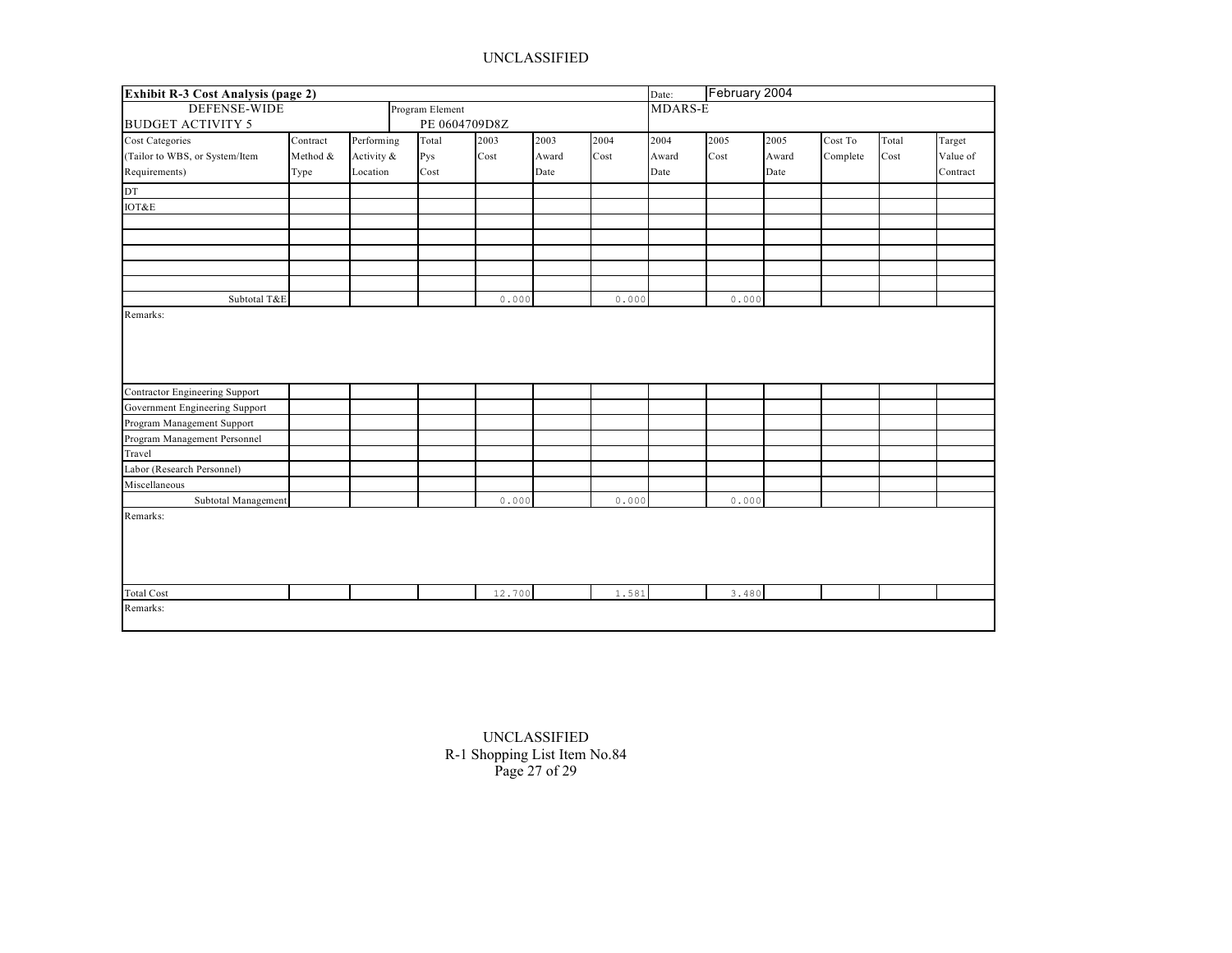|             |                                                                                                                                                                  |                |                 |   |  |   |   |   |  |   | <b>Exhibit R-4, Schedule Profile</b> |                |  |                |      |                |                |      |                |   |   |                 |   |      |   |                | Date: February 2004 |      |                         |   |                |                |
|-------------|------------------------------------------------------------------------------------------------------------------------------------------------------------------|----------------|-----------------|---|--|---|---|---|--|---|--------------------------------------|----------------|--|----------------|------|----------------|----------------|------|----------------|---|---|-----------------|---|------|---|----------------|---------------------|------|-------------------------|---|----------------|----------------|
|             | Appropriation/Budget Activity<br>Program Element Number and Name<br>DEFENSE WIDE RDT&E/B.A. #5<br>PE 0604709D8Z - Joint Robotics Program<br>2001<br>2002<br>2003 |                |                 |   |  |   |   |   |  |   |                                      |                |  |                |      |                |                |      |                |   |   |                 |   |      |   | <b>MDARS-E</b> |                     |      | Project Number and Name |   |                |                |
| Fiscal Year |                                                                                                                                                                  |                |                 |   |  |   |   |   |  |   |                                      |                |  |                | 2004 |                |                | 2005 |                |   |   | 2006            |   | 2007 |   |                |                     | 2008 |                         |   | 2009           |                |
|             |                                                                                                                                                                  | $\overline{2}$ | 3               | 4 |  | 2 | 3 | 4 |  | 2 | 3                                    | $\overline{4}$ |  | $\overline{2}$ | 3    | $\overline{4}$ | $\overline{c}$ | 3    | $\overline{4}$ | 1 | 2 | 3               | 4 | 2    | 3 | $\overline{4}$ | $\overline{2}$      | 3    | $\overline{4}$          | 2 | $\overline{3}$ | $\overline{4}$ |
| Acquisition |                                                                                                                                                                  |                |                 |   |  |   |   |   |  |   |                                      |                |  |                |      |                |                |      |                |   |   |                 |   |      |   |                |                     |      |                         |   |                |                |
| Milestones  |                                                                                                                                                                  |                |                 |   |  |   |   |   |  |   |                                      |                |  |                |      |                |                |      |                |   |   |                 |   |      |   |                |                     |      |                         |   |                |                |
| Award       |                                                                                                                                                                  |                | MS <sub>B</sub> |   |  |   |   |   |  |   |                                      |                |  |                |      |                |                |      |                |   |   | MS <sub>C</sub> |   |      |   |                |                     |      |                         |   |                |                |
| SD&D        |                                                                                                                                                                  |                |                 |   |  |   |   |   |  |   |                                      |                |  |                |      |                |                |      |                |   |   |                 |   |      |   |                |                     |      |                         |   |                |                |
| Contract    |                                                                                                                                                                  |                |                 |   |  |   |   |   |  |   |                                      |                |  |                |      |                |                |      |                |   |   |                 |   |      |   |                |                     |      |                         |   |                |                |
| System      |                                                                                                                                                                  |                |                 |   |  |   |   |   |  |   |                                      |                |  |                |      |                |                |      |                |   |   |                 |   |      |   |                |                     |      |                         |   |                |                |
| Delivery    |                                                                                                                                                                  |                |                 |   |  |   |   |   |  |   |                                      |                |  |                |      |                |                |      |                |   |   |                 |   |      |   |                |                     |      |                         |   |                |                |
|             |                                                                                                                                                                  |                |                 |   |  |   |   |   |  |   |                                      |                |  |                |      |                |                |      |                |   |   |                 |   |      |   |                |                     |      |                         |   |                |                |
| <b>EUA</b>  |                                                                                                                                                                  |                |                 |   |  |   |   |   |  |   |                                      |                |  |                |      |                |                |      |                |   |   |                 |   |      |   |                |                     |      |                         |   |                |                |
| Training    |                                                                                                                                                                  |                |                 |   |  |   |   |   |  |   |                                      |                |  |                |      |                |                |      |                |   |   |                 |   |      |   |                |                     |      |                         |   |                |                |
|             |                                                                                                                                                                  |                |                 |   |  |   |   |   |  |   |                                      |                |  |                |      |                |                |      |                |   |   |                 |   |      |   |                |                     |      |                         |   |                |                |
| EUA/PQT2    |                                                                                                                                                                  |                |                 |   |  |   |   |   |  |   |                                      |                |  |                |      |                |                |      |                |   |   |                 |   |      |   |                |                     |      |                         |   |                |                |
| IOT&E       |                                                                                                                                                                  |                |                 |   |  |   |   |   |  |   |                                      |                |  |                |      |                |                |      |                |   |   |                 |   |      |   |                |                     |      |                         |   |                |                |
|             |                                                                                                                                                                  |                |                 |   |  |   |   |   |  |   |                                      |                |  |                |      |                |                |      |                |   |   |                 |   |      |   |                |                     |      |                         |   |                |                |

R-4 Schedule Profile

UNCLASSIFIED R-1 Shopping List Item No.84 Page 28 of 29